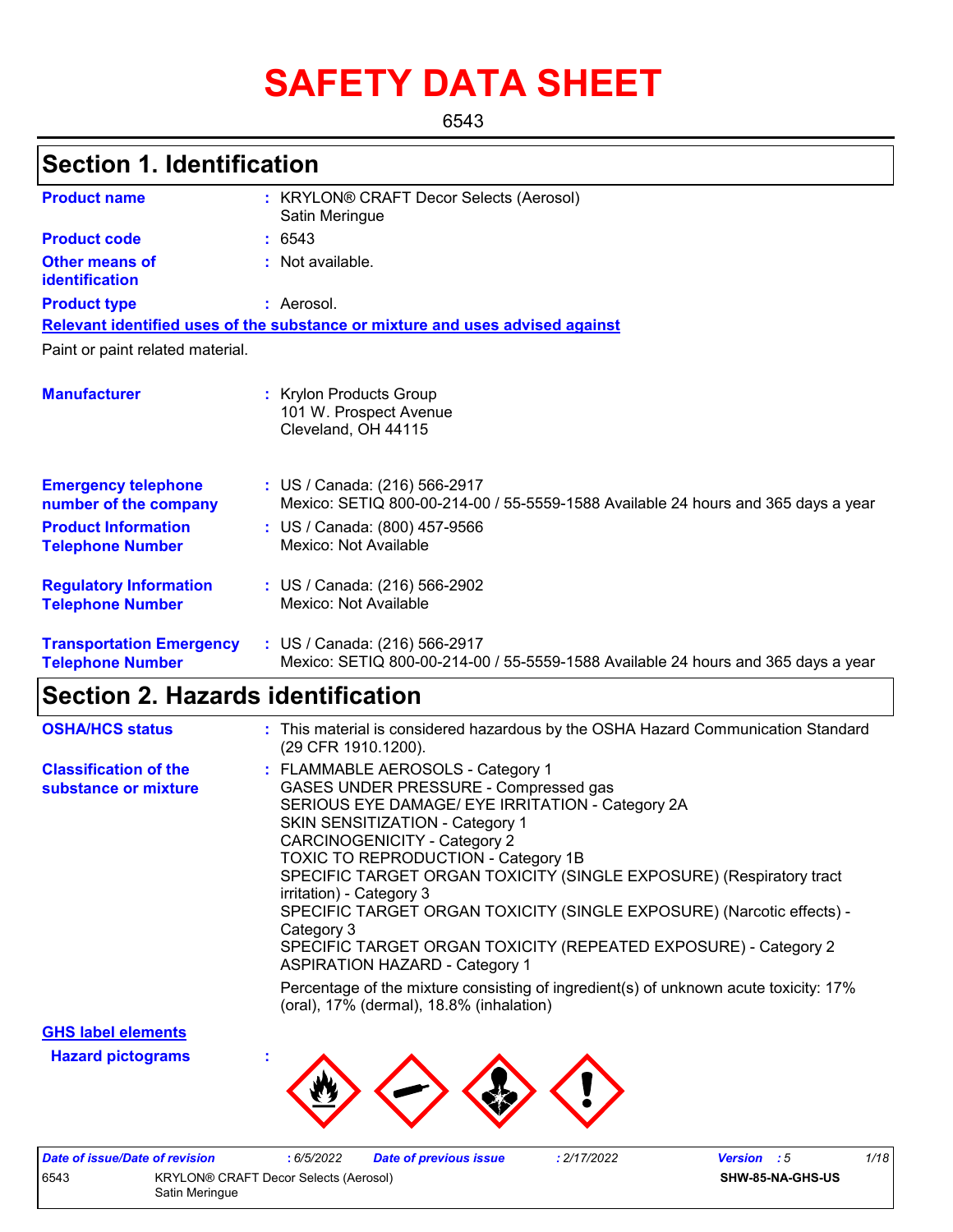# **Section 2. Hazards identification**

| <b>Signal word</b>                         | : Danger                                                                                                                                                                                                                                                                                                                                                                                                                                                                                                                                                                                                                                           |
|--------------------------------------------|----------------------------------------------------------------------------------------------------------------------------------------------------------------------------------------------------------------------------------------------------------------------------------------------------------------------------------------------------------------------------------------------------------------------------------------------------------------------------------------------------------------------------------------------------------------------------------------------------------------------------------------------------|
| <b>Hazard statements</b>                   | : Extremely flammable aerosol.<br>Contains gas under pressure; may explode if heated.<br>May be fatal if swallowed and enters airways.<br>May cause an allergic skin reaction.<br>Causes serious eye irritation.<br>May cause respiratory irritation.<br>May cause drowsiness or dizziness.<br>Suspected of causing cancer.<br>May damage fertility or the unborn child.<br>May cause damage to organs through prolonged or repeated exposure.                                                                                                                                                                                                     |
| <b>Precautionary statements</b>            |                                                                                                                                                                                                                                                                                                                                                                                                                                                                                                                                                                                                                                                    |
| <b>General</b>                             | : Read label before use. Keep out of reach of children. If medical advice is needed,<br>have product container or label at hand.                                                                                                                                                                                                                                                                                                                                                                                                                                                                                                                   |
| <b>Prevention</b>                          | : Obtain special instructions before use. Do not handle until all safety precautions have<br>been read and understood. Wear protective gloves, protective clothing and eye or face<br>protection. Keep away from heat, hot surfaces, sparks, open flames and other ignition<br>sources. No smoking. Do not spray on an open flame or other ignition source. Use<br>only outdoors or in a well-ventilated area. Do not breathe dust or mist. Wash<br>thoroughly after handling. Contaminated work clothing must not be allowed out of the<br>workplace. Pressurized container: Do not pierce or burn, even after use.                               |
| <b>Response</b>                            | : IF exposed or concerned: Get medical advice or attention. IF INHALED: Remove<br>person to fresh air and keep comfortable for breathing. Call a POISON CENTER or<br>doctor if you feel unwell. IF SWALLOWED: Immediately call a POISON CENTER or<br>doctor. Do NOT induce vomiting. Wash contaminated clothing before reuse. IF ON<br>SKIN: Wash with plenty of water. If skin irritation or rash occurs: Get medical advice or<br>attention. IF IN EYES: Rinse cautiously with water for several minutes. Remove contact<br>lenses, if present and easy to do. Continue rinsing. If eye irritation persists: Get medical<br>advice or attention. |
| <b>Storage</b>                             | : Store locked up. Protect from sunlight. Do not expose to temperatures exceeding 50<br>°C/122 °F. Store in a well-ventilated place. Keep container tightly closed.                                                                                                                                                                                                                                                                                                                                                                                                                                                                                |
| <b>Disposal</b>                            | : Dispose of contents and container in accordance with all local, regional, national and<br>international regulations.                                                                                                                                                                                                                                                                                                                                                                                                                                                                                                                             |
| <b>Supplemental label</b><br>elements      | DELAYED EFFECTS FROM LONG TERM OVEREXPOSURE. Contains solvents which<br>can cause permanent brain and nervous system damage. Intentional misuse by<br>deliberately concentrating and inhaling the contents can be harmful or fatal. WARNING:<br>This product contains chemicals known to the State of California to cause cancer and<br>birth defects or other reproductive harm.                                                                                                                                                                                                                                                                  |
|                                            | Please refer to the SDS for additional information. Keep out of reach of children. Keep<br>upright in a cool, dry place. Do not discard empty can in trash compactor.                                                                                                                                                                                                                                                                                                                                                                                                                                                                              |
| <b>Hazards not otherwise</b><br>classified | : DANGER: Rags, steel wool, other waste soaked with this product, and sanding residue<br>may spontaneously catch fire if improperly discarded. Immediately place rags, steel<br>wool, other waste soaked with this product, and sanding residue in a sealed, water-filled,<br>metal container. Dispose of in accordance with local fire regulations.                                                                                                                                                                                                                                                                                               |

## **Section 3. Composition/information on ingredients**

| <b>Substance/mixture</b> | : Mixture        |
|--------------------------|------------------|
| Other means of           | : Not available. |
| <b>identification</b>    |                  |

#### **CAS number/other identifiers**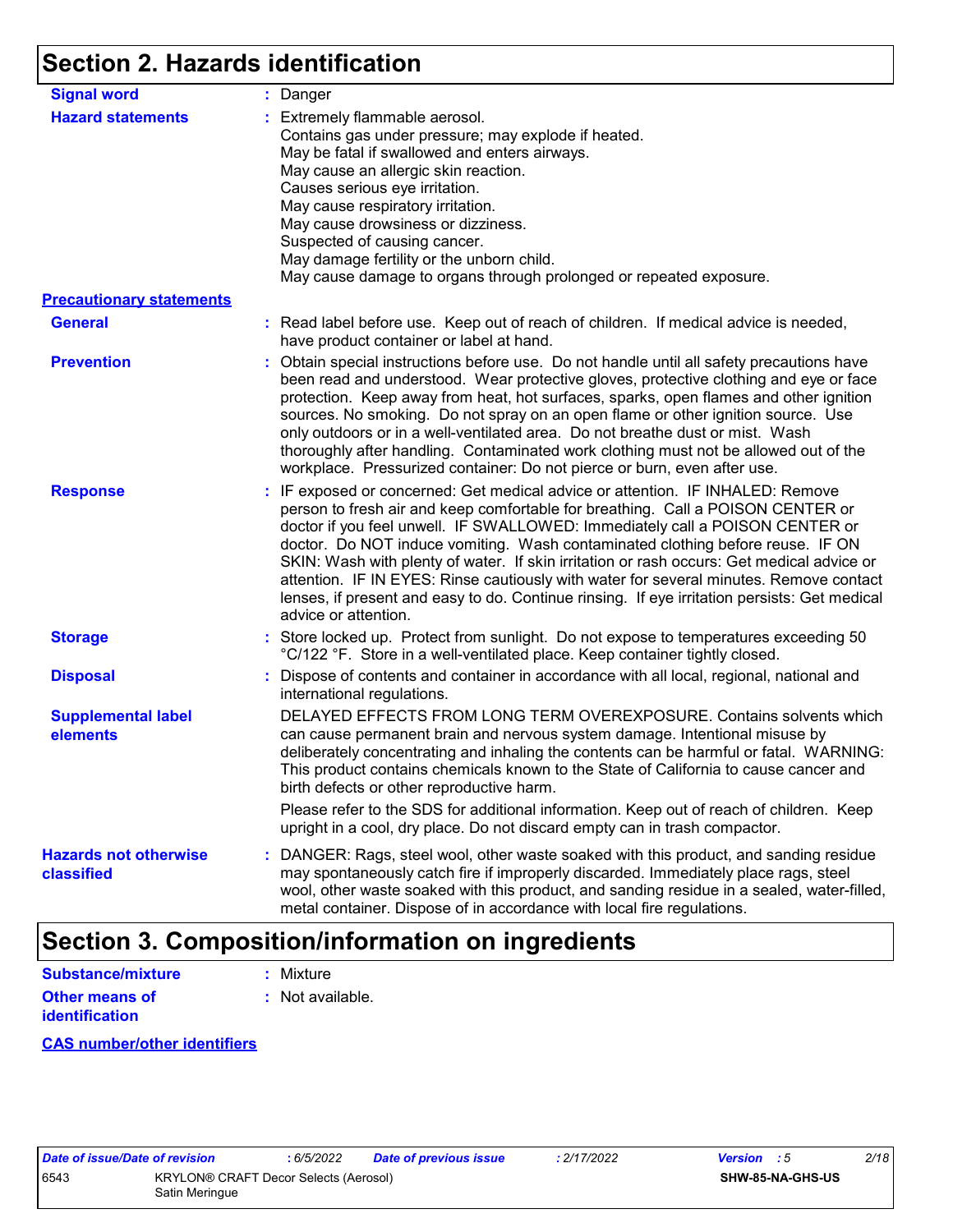### **Section 3. Composition/information on ingredients**

| <b>Ingredient name</b>               | % by weight | <b>CAS number</b> |
|--------------------------------------|-------------|-------------------|
| l Acetone                            | I≥25 - ≤50  | 67-64-1           |
| Propane                              | l≥10 - ≤25  | 74-98-6           |
| n-Butyl Acetate                      | $\leq 10$   | 123-86-4          |
| Butane                               | ≤10         | 106-97-8          |
| Titanium Dioxide                     | ≤5          | 13463-67-7        |
| 2-Propoxyethanol                     | ՝≤3         | 2807-30-9         |
| Zirconium 2-Ethylhexanoate           | l≤0.3       | 22464-99-9        |
| Methyl Ethyl Ketoxime                | l≤0.3       | 96-29-7           |
| Light Aromatic Hydrocarbons          | l≤0.3       | 64742-95-6        |
| Cobalt 2-Ethylhexanoate              | l≤0.3       | 136-52-7          |
| Hydrotreated Heavy Petroleum Naphtha | l≤0.3       | 64742-48-9        |

Any concentration shown as a range is to protect confidentiality or is due to batch variation.

**There are no additional ingredients present which, within the current knowledge of the supplier and in the concentrations applicable, are classified and hence require reporting in this section.**

**Occupational exposure limits, if available, are listed in Section 8.**

### **Section 4. First aid measures**

#### **Description of necessary first aid measures**

| <b>Eye contact</b>  | : Immediately flush eyes with plenty of water, occasionally lifting the upper and lower<br>eyelids. Check for and remove any contact lenses. Continue to rinse for at least 10<br>minutes. Get medical attention.                                                                                                                                                                                                                                                                                                                                                                                                                                                                                                                                       |
|---------------------|---------------------------------------------------------------------------------------------------------------------------------------------------------------------------------------------------------------------------------------------------------------------------------------------------------------------------------------------------------------------------------------------------------------------------------------------------------------------------------------------------------------------------------------------------------------------------------------------------------------------------------------------------------------------------------------------------------------------------------------------------------|
| <b>Inhalation</b>   | : Remove victim to fresh air and keep at rest in a position comfortable for breathing. If it<br>is suspected that fumes are still present, the rescuer should wear an appropriate mask<br>or self-contained breathing apparatus. If not breathing, if breathing is irregular or if<br>respiratory arrest occurs, provide artificial respiration or oxygen by trained personnel. It<br>may be dangerous to the person providing aid to give mouth-to-mouth resuscitation.<br>Get medical attention. If necessary, call a poison center or physician. If unconscious,<br>place in recovery position and get medical attention immediately. Maintain an open<br>airway. Loosen tight clothing such as a collar, tie, belt or waistband.                    |
| <b>Skin contact</b> | : Wash with plenty of soap and water. Remove contaminated clothing and shoes. Wash<br>contaminated clothing thoroughly with water before removing it, or wear gloves.<br>Continue to rinse for at least 10 minutes. Get medical attention. In the event of any<br>complaints or symptoms, avoid further exposure. Wash clothing before reuse. Clean<br>shoes thoroughly before reuse.                                                                                                                                                                                                                                                                                                                                                                   |
| <b>Ingestion</b>    | : Get medical attention immediately. Call a poison center or physician. Wash out mouth<br>with water. Remove dentures if any. If material has been swallowed and the exposed<br>person is conscious, give small quantities of water to drink. Stop if the exposed person<br>feels sick as vomiting may be dangerous. Aspiration hazard if swallowed. Can enter<br>lungs and cause damage. Do not induce vomiting. If vomiting occurs, the head should<br>be kept low so that vomit does not enter the lungs. Never give anything by mouth to an<br>unconscious person. If unconscious, place in recovery position and get medical<br>attention immediately. Maintain an open airway. Loosen tight clothing such as a collar,<br>tie, belt or waistband. |

**Most important symptoms/effects, acute and delayed**

| <b>Potential acute health effects</b> |                                                                                                                              |
|---------------------------------------|------------------------------------------------------------------------------------------------------------------------------|
| Eye contact                           | : Causes serious eye irritation.                                                                                             |
| <b>Inhalation</b>                     | : Can cause central nervous system (CNS) depression. May cause drowsiness or<br>dizziness. May cause respiratory irritation. |
| <b>Skin contact</b>                   | : May cause an allergic skin reaction.                                                                                       |

| Date of issue/Date of revision |                                                         | : 6/5/2022 | Date of previous issue | : 2/17/2022 | <b>Version</b> : 5 |                  | 3/18 |
|--------------------------------|---------------------------------------------------------|------------|------------------------|-------------|--------------------|------------------|------|
| 6543                           | KRYLON® CRAFT Decor Selects (Aerosol)<br>Satin Meringue |            |                        |             |                    | SHW-85-NA-GHS-US |      |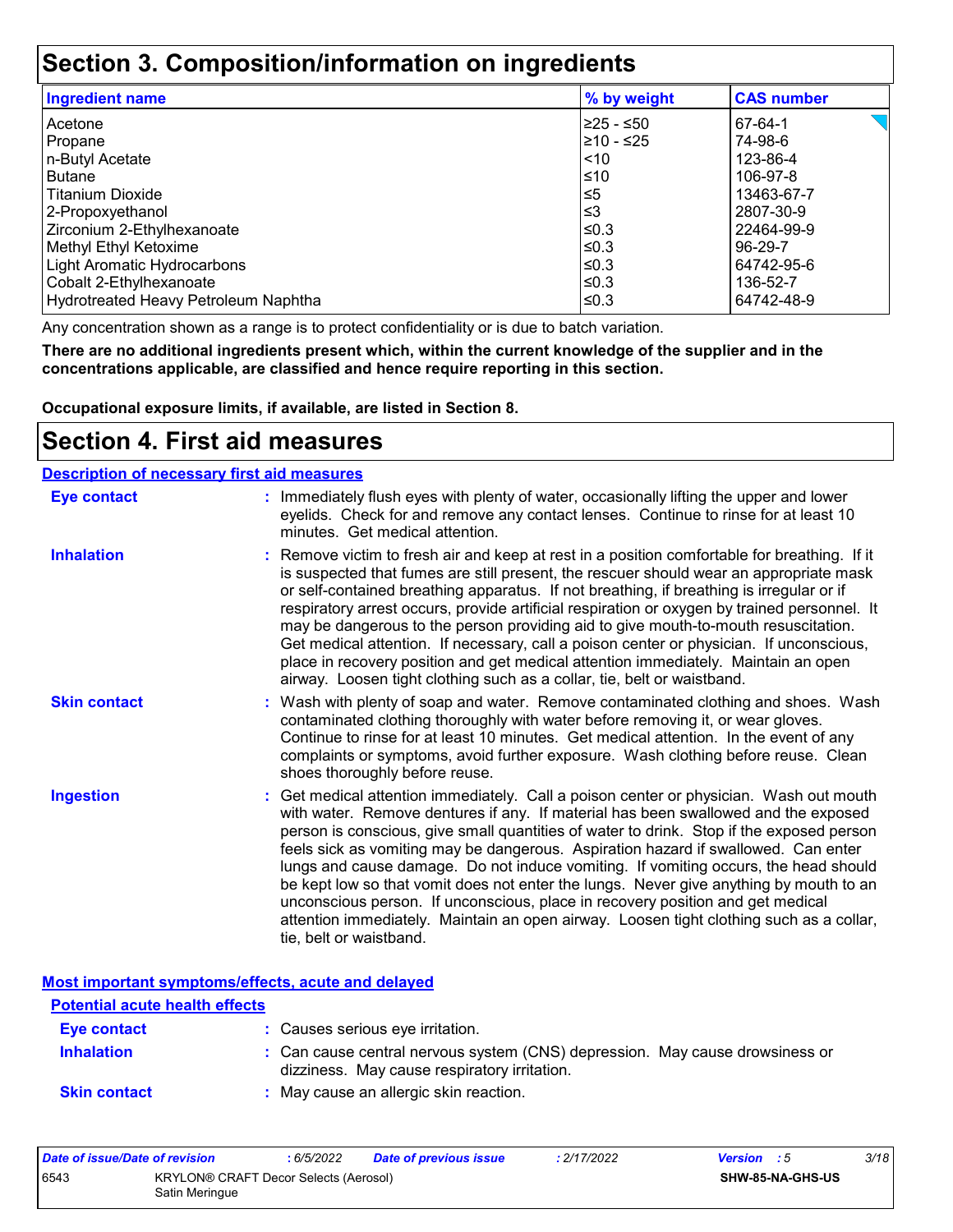# **Section 4. First aid measures**

| <b>Ingestion</b>                  | : Can cause central nervous system (CNS) depression. May be fatal if swallowed and<br>enters airways.                                                                                                                                                                                                                                                                                                           |
|-----------------------------------|-----------------------------------------------------------------------------------------------------------------------------------------------------------------------------------------------------------------------------------------------------------------------------------------------------------------------------------------------------------------------------------------------------------------|
| Over-exposure signs/symptoms      |                                                                                                                                                                                                                                                                                                                                                                                                                 |
| <b>Eye contact</b>                | : Adverse symptoms may include the following:<br>pain or irritation<br>watering<br>redness                                                                                                                                                                                                                                                                                                                      |
| <b>Inhalation</b>                 | : Adverse symptoms may include the following:<br>respiratory tract irritation<br>coughing<br>nausea or vomiting<br>headache<br>drowsiness/fatigue<br>dizziness/vertigo<br>unconsciousness<br>reduced fetal weight<br>increase in fetal deaths<br>skeletal malformations                                                                                                                                         |
| <b>Skin contact</b>               | : Adverse symptoms may include the following:<br>irritation<br>redness<br>reduced fetal weight<br>increase in fetal deaths<br>skeletal malformations                                                                                                                                                                                                                                                            |
| <b>Ingestion</b>                  | : Adverse symptoms may include the following:<br>nausea or vomiting<br>reduced fetal weight<br>increase in fetal deaths<br>skeletal malformations                                                                                                                                                                                                                                                               |
|                                   | Indication of immediate medical attention and special treatment needed, if necessary                                                                                                                                                                                                                                                                                                                            |
| <b>Notes to physician</b>         | : Treat symptomatically. Contact poison treatment specialist immediately if large<br>quantities have been ingested or inhaled.                                                                                                                                                                                                                                                                                  |
| <b>Specific treatments</b>        | : No specific treatment.                                                                                                                                                                                                                                                                                                                                                                                        |
| <b>Protection of first-aiders</b> | : No action shall be taken involving any personal risk or without suitable training. If it is<br>suspected that fumes are still present, the rescuer should wear an appropriate mask or<br>self-contained breathing apparatus. It may be dangerous to the person providing aid to<br>give mouth-to-mouth resuscitation. Wash contaminated clothing thoroughly with water<br>before removing it, or wear gloves. |
|                                   |                                                                                                                                                                                                                                                                                                                                                                                                                 |

**See toxicological information (Section 11)**

# **Section 5. Fire-fighting measures**

| <b>Extinguishing media</b>                           |                                              |                                                                                                                                                                                                                                                                                                                                                                                                                                                       |                  |      |
|------------------------------------------------------|----------------------------------------------|-------------------------------------------------------------------------------------------------------------------------------------------------------------------------------------------------------------------------------------------------------------------------------------------------------------------------------------------------------------------------------------------------------------------------------------------------------|------------------|------|
| <b>Suitable extinguishing</b><br>media               |                                              | : Use an extinguishing agent suitable for the surrounding fire.                                                                                                                                                                                                                                                                                                                                                                                       |                  |      |
| <b>Unsuitable extinguishing</b><br>media             | : None known.                                |                                                                                                                                                                                                                                                                                                                                                                                                                                                       |                  |      |
| <b>Specific hazards arising</b><br>from the chemical |                                              | : Extremely flammable aerosol. Runoff to sewer may create fire or explosion hazard. In<br>a fire or if heated, a pressure increase will occur and the container may burst, with the<br>risk of a subsequent explosion. Gas may accumulate in low or confined areas or travel<br>a considerable distance to a source of ignition and flash back, causing fire or explosion.<br>Bursting aerosol containers may be propelled from a fire at high speed. |                  |      |
| Date of issue/Date of revision                       | :6/5/2022<br><b>Date of previous issue</b>   | : 2/17/2022                                                                                                                                                                                                                                                                                                                                                                                                                                           | Version : 5      | 4/18 |
| 6543<br>Satin Meringue                               | <b>KRYLON® CRAFT Decor Selects (Aerosol)</b> |                                                                                                                                                                                                                                                                                                                                                                                                                                                       | SHW-85-NA-GHS-US |      |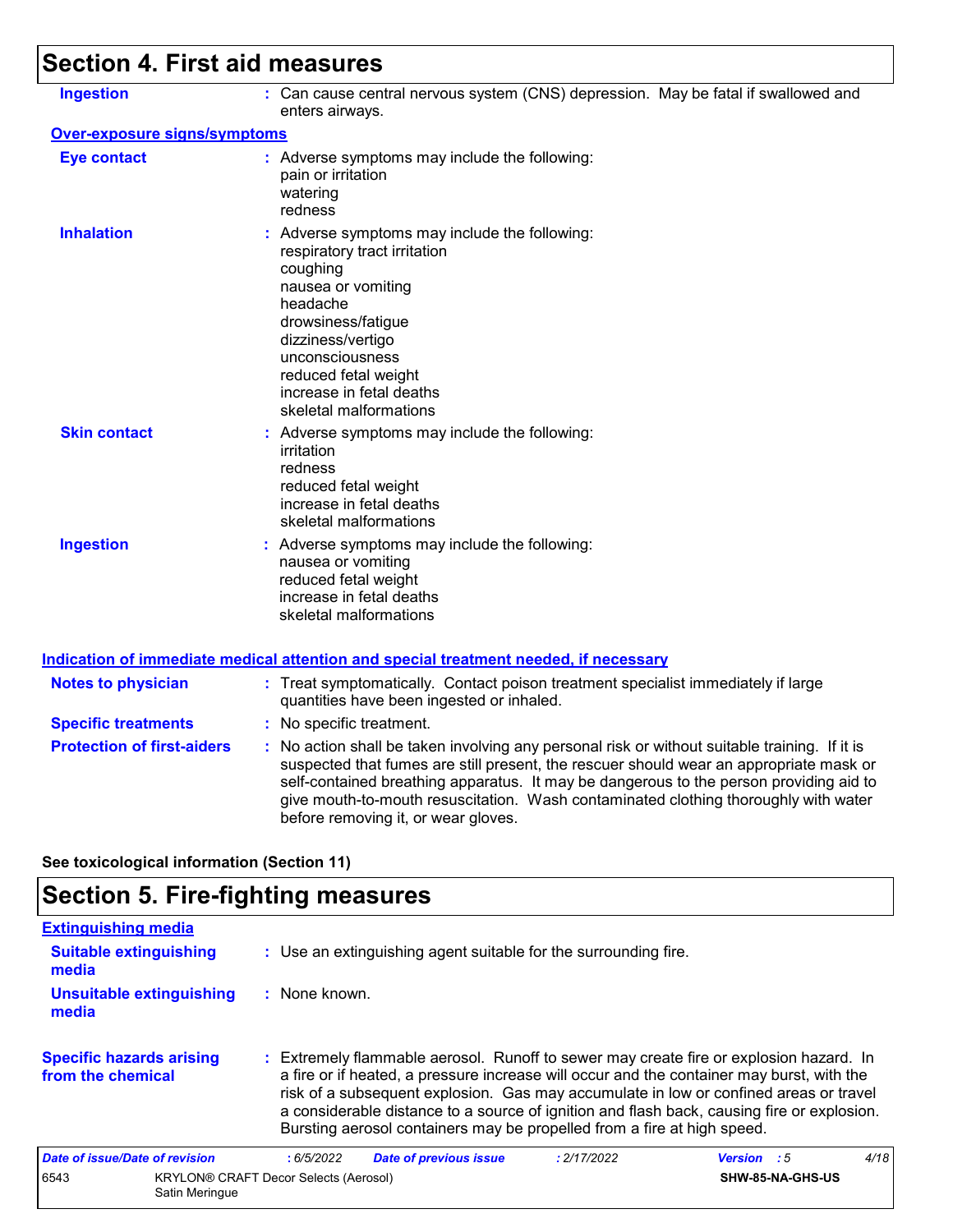### **Section 5. Fire-fighting measures**

| <b>Hazardous thermal</b><br>decomposition products       | Decomposition products may include the following materials:<br>carbon dioxide<br>carbon monoxide<br>metal oxide/oxides                                                                                                                                                                                                        |
|----------------------------------------------------------|-------------------------------------------------------------------------------------------------------------------------------------------------------------------------------------------------------------------------------------------------------------------------------------------------------------------------------|
| <b>Special protective actions</b><br>for fire-fighters   | : Promptly isolate the scene by removing all persons from the vicinity of the incident if<br>there is a fire. No action shall be taken involving any personal risk or without suitable<br>training. Move containers from fire area if this can be done without risk. Use water<br>spray to keep fire-exposed containers cool. |
| <b>Special protective</b><br>equipment for fire-fighters | Fire-fighters should wear appropriate protective equipment and self-contained breathing<br>apparatus (SCBA) with a full face-piece operated in positive pressure mode.                                                                                                                                                        |

### **Section 6. Accidental release measures**

#### **Personal precautions, protective equipment and emergency procedures**

| For non-emergency<br>personnel                               | : No action shall be taken involving any personal risk or without suitable training.<br>Evacuate surrounding areas. Keep unnecessary and unprotected personnel from<br>entering. In the case of aerosols being ruptured, care should be taken due to the rapid<br>escape of the pressurized contents and propellant. If a large number of containers are<br>ruptured, treat as a bulk material spillage according to the instructions in the clean-up<br>section. Do not touch or walk through spilled material. Shut off all ignition sources. No<br>flares, smoking or flames in hazard area. Avoid breathing vapor or mist. Provide<br>adequate ventilation. Wear appropriate respirator when ventilation is inadequate. Put<br>on appropriate personal protective equipment. |  |
|--------------------------------------------------------------|----------------------------------------------------------------------------------------------------------------------------------------------------------------------------------------------------------------------------------------------------------------------------------------------------------------------------------------------------------------------------------------------------------------------------------------------------------------------------------------------------------------------------------------------------------------------------------------------------------------------------------------------------------------------------------------------------------------------------------------------------------------------------------|--|
| For emergency responders                                     | : If specialized clothing is required to deal with the spillage, take note of any information in<br>Section 8 on suitable and unsuitable materials. See also the information in "For non-<br>emergency personnel".                                                                                                                                                                                                                                                                                                                                                                                                                                                                                                                                                               |  |
| <b>Environmental precautions</b>                             | : Avoid dispersal of spilled material and runoff and contact with soil, waterways, drains<br>and sewers. Inform the relevant authorities if the product has caused environmental<br>pollution (sewers, waterways, soil or air).                                                                                                                                                                                                                                                                                                                                                                                                                                                                                                                                                  |  |
| <b>Methods and materials for containment and cleaning up</b> |                                                                                                                                                                                                                                                                                                                                                                                                                                                                                                                                                                                                                                                                                                                                                                                  |  |
| <b>Small spill</b>                                           | : Stop leak if without risk. Move containers from spill area. Use spark-proof tools and<br>explosion-proof equipment. Dilute with water and mop up if water-soluble. Alternatively,<br>or if water-insoluble, absorb with an inert dry material and place in an appropriate waste<br>disposal container. Dispose of via a licensed waste disposal contractor.                                                                                                                                                                                                                                                                                                                                                                                                                    |  |
| <b>Large spill</b>                                           | : Stop leak if without risk. Move containers from spill area. Use spark-proof tools and<br>explosion-proof equipment. Approach release from upwind. Prevent entry into sewers,<br>water courses, basements or confined areas. Wash spillages into an effluent treatment<br>plant or proceed as follows. Contain and collect spillage with non-combustible,<br>absorbent material e.g. sand, earth, vermiculite or diatomaceous earth and place in<br>container for disposal according to local regulations (see Section 13). Dispose of via a<br>licensed waste disposal contractor. Contaminated absorbent material may pose the<br>same hazard as the spilled product. Note: see Section 1 for emergency contact<br>information and Section 13 for waste disposal.             |  |

# **Section 7. Handling and storage**

**Precautions for safe handling**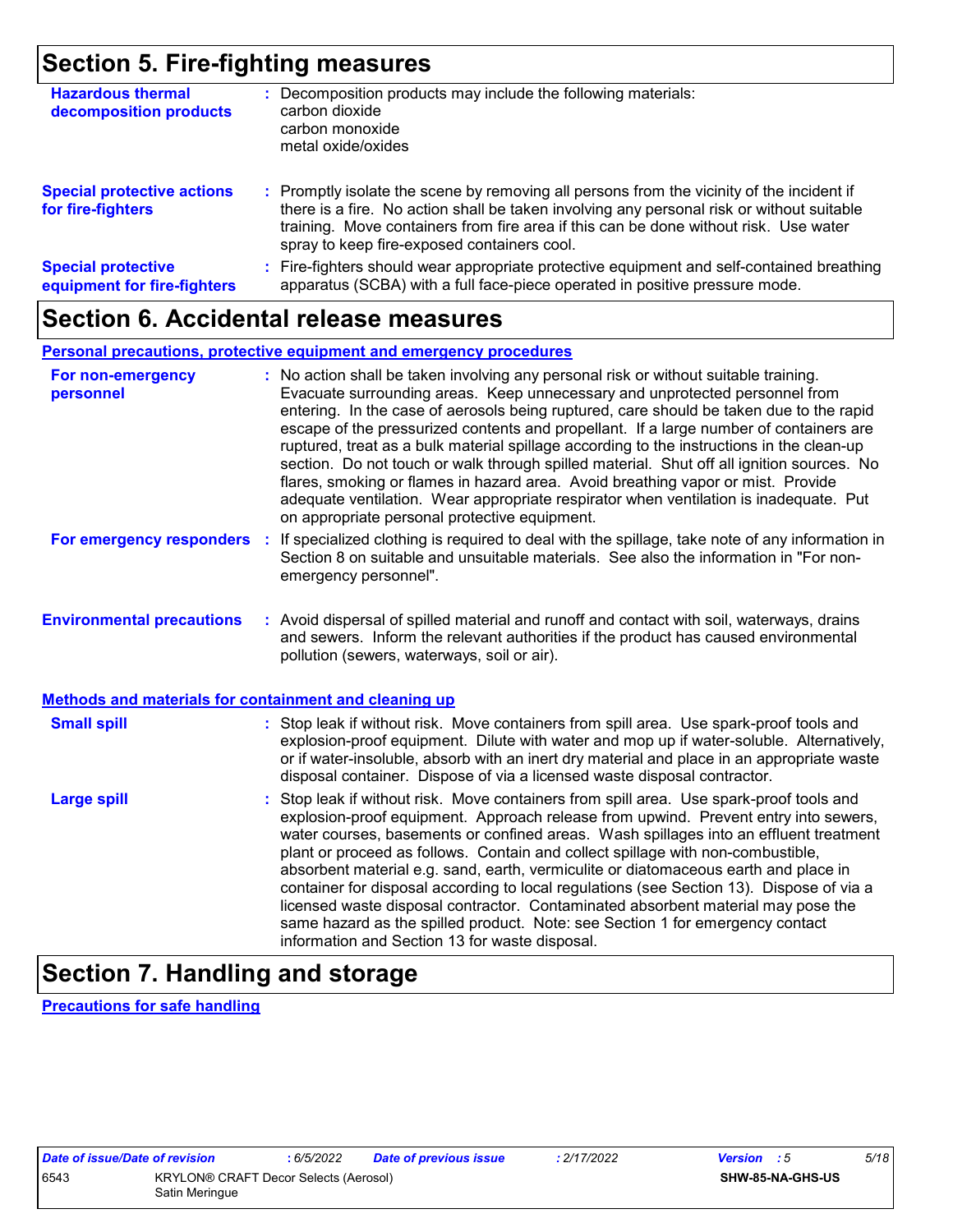# **Section 7. Handling and storage**

| <b>Protective measures</b>                                                       | : Put on appropriate personal protective equipment (see Section 8). Persons with a<br>history of skin sensitization problems should not be employed in any process in which<br>this product is used. Pressurized container: protect from sunlight and do not expose to<br>temperatures exceeding 50°C. Do not pierce or burn, even after use. Avoid exposure -<br>obtain special instructions before use. Avoid exposure during pregnancy. Do not<br>handle until all safety precautions have been read and understood. Do not get in eyes<br>or on skin or clothing. Do not breathe vapor or mist. Do not swallow. Avoid breathing<br>gas. Use only with adequate ventilation. Wear appropriate respirator when ventilation is<br>inadequate. Store and use away from heat, sparks, open flame or any other ignition<br>source. Use explosion-proof electrical (ventilating, lighting and material handling)<br>equipment. Use only non-sparking tools. Empty containers retain product residue and<br>can be hazardous. |
|----------------------------------------------------------------------------------|---------------------------------------------------------------------------------------------------------------------------------------------------------------------------------------------------------------------------------------------------------------------------------------------------------------------------------------------------------------------------------------------------------------------------------------------------------------------------------------------------------------------------------------------------------------------------------------------------------------------------------------------------------------------------------------------------------------------------------------------------------------------------------------------------------------------------------------------------------------------------------------------------------------------------------------------------------------------------------------------------------------------------|
| <b>Advice on general</b><br>occupational hygiene                                 | : Eating, drinking and smoking should be prohibited in areas where this material is<br>handled, stored and processed. Workers should wash hands and face before eating,<br>drinking and smoking. Remove contaminated clothing and protective equipment before<br>entering eating areas. See also Section 8 for additional information on hygiene<br>measures.                                                                                                                                                                                                                                                                                                                                                                                                                                                                                                                                                                                                                                                             |
| <b>Conditions for safe storage,</b><br>including any<br><b>incompatibilities</b> | : Store in accordance with local regulations. Store away from direct sunlight in a dry, cool<br>and well-ventilated area, away from incompatible materials (see Section 10) and food<br>and drink. Protect from sunlight. Store locked up. Eliminate all ignition sources. Use<br>appropriate containment to avoid environmental contamination. See Section 10 for<br>incompatible materials before handling or use.                                                                                                                                                                                                                                                                                                                                                                                                                                                                                                                                                                                                      |

## **Section 8. Exposure controls/personal protection**

#### **Control parameters**

**Occupational exposure limits (OSHA United States)**

| <b>Ingredient name</b>         |                                              | CAS#                          | <b>Exposure limits</b>                                                                                                                                                                                                                                                                                                                                |
|--------------------------------|----------------------------------------------|-------------------------------|-------------------------------------------------------------------------------------------------------------------------------------------------------------------------------------------------------------------------------------------------------------------------------------------------------------------------------------------------------|
| Acetone<br>Propane             |                                              | 67-64-1                       | ACGIH TLV (United States, 1/2021).<br>TWA: 250 ppm 8 hours.<br>STEL: 500 ppm 15 minutes.<br>NIOSH REL (United States, 10/2020).<br>TWA: 250 ppm 10 hours.<br>TWA: 590 mg/m <sup>3</sup> 10 hours.<br>OSHA PEL (United States, 5/2018).<br>TWA: 1000 ppm 8 hours.<br>TWA: 2400 mg/m <sup>3</sup> 8 hours.                                              |
|                                |                                              | 74-98-6                       | NIOSH REL (United States, 10/2020).<br>TWA: 1000 ppm 10 hours.<br>TWA: 1800 mg/m <sup>3</sup> 10 hours.<br>OSHA PEL (United States, 5/2018).<br>TWA: 1000 ppm 8 hours.<br>TWA: 1800 mg/m <sup>3</sup> 8 hours.<br>ACGIH TLV (United States, 1/2021). Oxygen<br>Depletion [Asphyxiant]. Explosive potential.                                           |
| n-Butyl Acetate                |                                              | 123-86-4                      | NIOSH REL (United States, 10/2020).<br>TWA: 150 ppm 10 hours.<br>TWA: 710 mg/m <sup>3</sup> 10 hours.<br>STEL: 200 ppm 15 minutes.<br>STEL: 950 mg/m <sup>3</sup> 15 minutes.<br>OSHA PEL (United States, 5/2018).<br>TWA: 150 ppm 8 hours.<br>TWA: 710 mg/m <sup>3</sup> 8 hours.<br>ACGIH TLV (United States, 1/2021).<br>STEL: 150 ppm 15 minutes. |
| Date of issue/Date of revision | : 6/5/2022                                   | <b>Date of previous issue</b> | 6/18<br>: 2/17/2022<br>Version : 5                                                                                                                                                                                                                                                                                                                    |
| 6543<br>Satin Meringue         | <b>KRYLON® CRAFT Decor Selects (Aerosol)</b> |                               | SHW-85-NA-GHS-US                                                                                                                                                                                                                                                                                                                                      |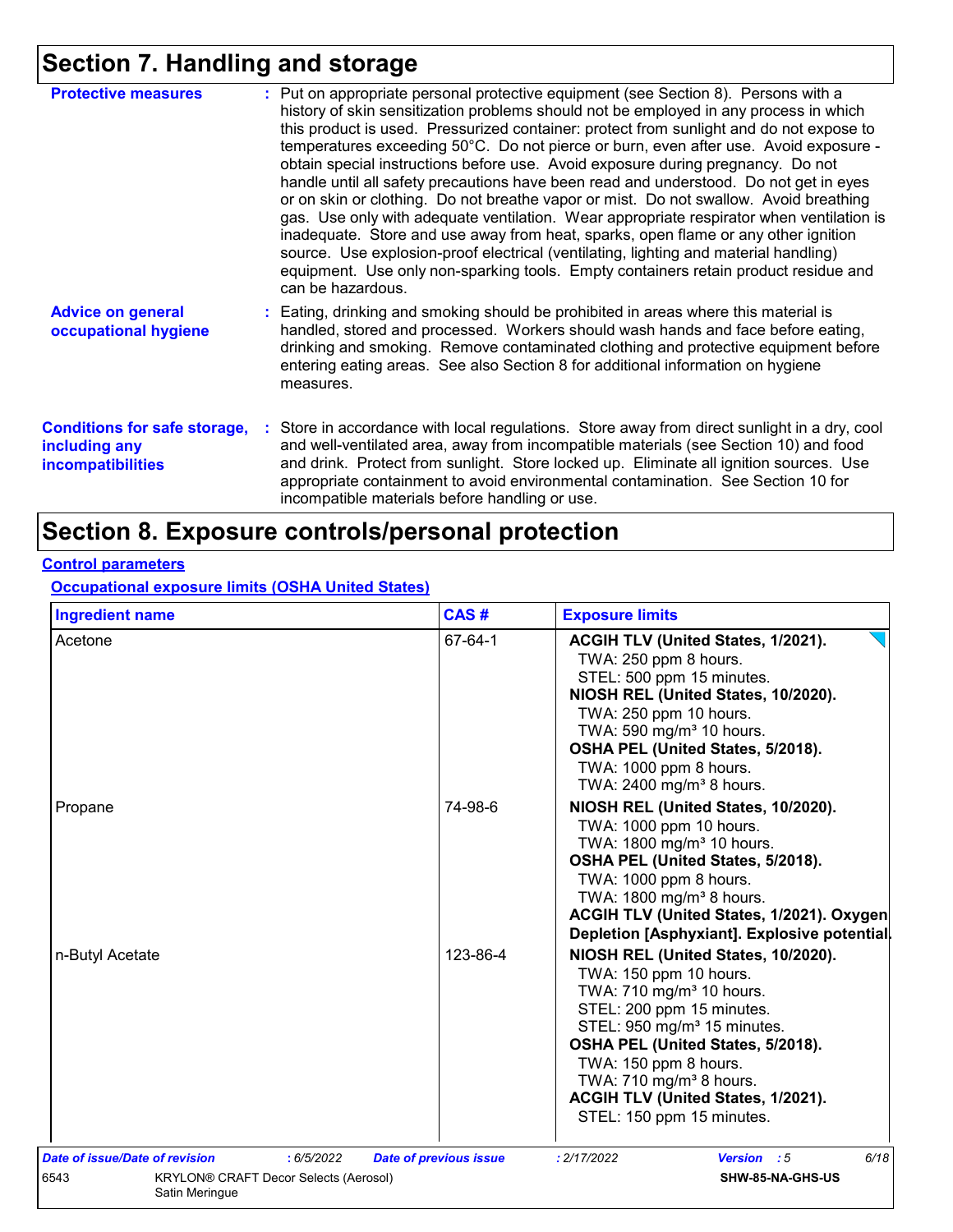# **Section 8. Exposure controls/personal protection**

|                                      |            | TWA: 50 ppm 8 hours.                                |
|--------------------------------------|------------|-----------------------------------------------------|
| <b>Butane</b>                        | 106-97-8   | NIOSH REL (United States, 10/2020).                 |
|                                      |            | TWA: 800 ppm 10 hours.                              |
|                                      |            | TWA: 1900 mg/m <sup>3</sup> 10 hours.               |
|                                      |            | ACGIH TLV (United States, 1/2021).                  |
|                                      |            | <b>Explosive potential.</b>                         |
|                                      |            | STEL: 1000 ppm 15 minutes.                          |
| Titanium Dioxide                     | 13463-67-7 | ACGIH TLV (United States, 1/2021).                  |
|                                      |            | TWA: 10 mg/m <sup>3</sup> 8 hours.                  |
|                                      |            | OSHA PEL (United States, 5/2018).                   |
|                                      |            | TWA: 15 mg/m <sup>3</sup> 8 hours. Form: Total dust |
| 2-Propoxyethanol                     | 2807-30-9  | None.                                               |
| Zirconium 2-Ethylhexanoate           | 22464-99-9 | ACGIH TLV (United States, 1/2021).                  |
|                                      |            | TWA: 5 mg/m <sup>3</sup> , (as Zr) 8 hours.         |
|                                      |            | STEL: 10 mg/m <sup>3</sup> , (as Zr) 15 minutes.    |
|                                      |            | NIOSH REL (United States, 10/2020).                 |
|                                      |            | TWA: $5 \text{ mg/m}^3$ , (as Zr) 10 hours.         |
|                                      |            | STEL: 10 mg/m <sup>3</sup> , (as Zr) 15 minutes.    |
|                                      |            | OSHA PEL (United States, 5/2018).                   |
|                                      |            | TWA: 5 mg/m <sup>3</sup> , (as Zr) 8 hours.         |
| Methyl Ethyl Ketoxime                | 96-29-7    | OARS WEEL (United States, 1/2021). Skin             |
|                                      |            | sensitizer.                                         |
|                                      |            | TWA: 10 ppm 8 hours.                                |
| Light Aromatic Hydrocarbons          | 64742-95-6 | None.                                               |
| Cobalt 2-Ethylhexanoate              | 136-52-7   | ACGIH TLV (United States, 1/2021). Skin             |
|                                      |            | sensitizer. Inhalation sensitizer.                  |
|                                      |            | TWA: $0.02$ mg/m <sup>3</sup> , (as Co) 8 hours.    |
| Hydrotreated Heavy Petroleum Naphtha | 64742-48-9 | None.                                               |

#### **Occupational exposure limits (Canada)**

| <b>Ingredient name</b>                                                                               | CAS#                          | <b>Exposure limits</b>                                                                                                                                                                                                                                                                                                                                                                                                                                                                                                                                                                                                                                                                                                             |
|------------------------------------------------------------------------------------------------------|-------------------------------|------------------------------------------------------------------------------------------------------------------------------------------------------------------------------------------------------------------------------------------------------------------------------------------------------------------------------------------------------------------------------------------------------------------------------------------------------------------------------------------------------------------------------------------------------------------------------------------------------------------------------------------------------------------------------------------------------------------------------------|
| acetone                                                                                              | 67-64-1                       | CA Alberta Provincial (Canada, 6/2018).<br>8 hrs OEL: 1200 mg/m <sup>3</sup> 8 hours.<br>15 min OEL: 1800 mg/m <sup>3</sup> 15 minutes.<br>8 hrs OEL: 500 ppm 8 hours.<br>15 min OEL: 750 ppm 15 minutes.<br><b>CA British Columbia Provincial (Canada,</b><br>$6/2021$ .<br>TWA: 250 ppm 8 hours.<br>STEL: 500 ppm 15 minutes.<br>CA Ontario Provincial (Canada, 6/2019).<br>TWA: 250 ppm 8 hours.<br>STEL: 500 ppm 15 minutes.<br>CA Quebec Provincial (Canada, 6/2021).<br>TWAEV: 500 ppm 8 hours.<br>TWAEV: 1190 mg/m <sup>3</sup> 8 hours.<br>STEV: 1000 ppm 15 minutes.<br>STEV: 2380 mg/m <sup>3</sup> 15 minutes.<br>CA Saskatchewan Provincial (Canada,<br>7/2013).<br>STEL: 750 ppm 15 minutes.<br>TWA: 500 ppm 8 hours. |
| Normal propane                                                                                       | 74-98-6                       | CA Alberta Provincial (Canada, 6/2018).<br>8 hrs OEL: 1000 ppm 8 hours.<br>CA Quebec Provincial (Canada, 6/2021).<br>TWAEV: 1000 ppm 8 hours.                                                                                                                                                                                                                                                                                                                                                                                                                                                                                                                                                                                      |
| Date of issue/Date of revision<br>: 6/5/2022<br>6543<br><b>KRYLON® CRAFT Decor Selects (Aerosol)</b> | <b>Date of previous issue</b> | 7/18<br>: 2/17/2022<br><b>Version</b> : 5<br>SHW-85-NA-GHS-US                                                                                                                                                                                                                                                                                                                                                                                                                                                                                                                                                                                                                                                                      |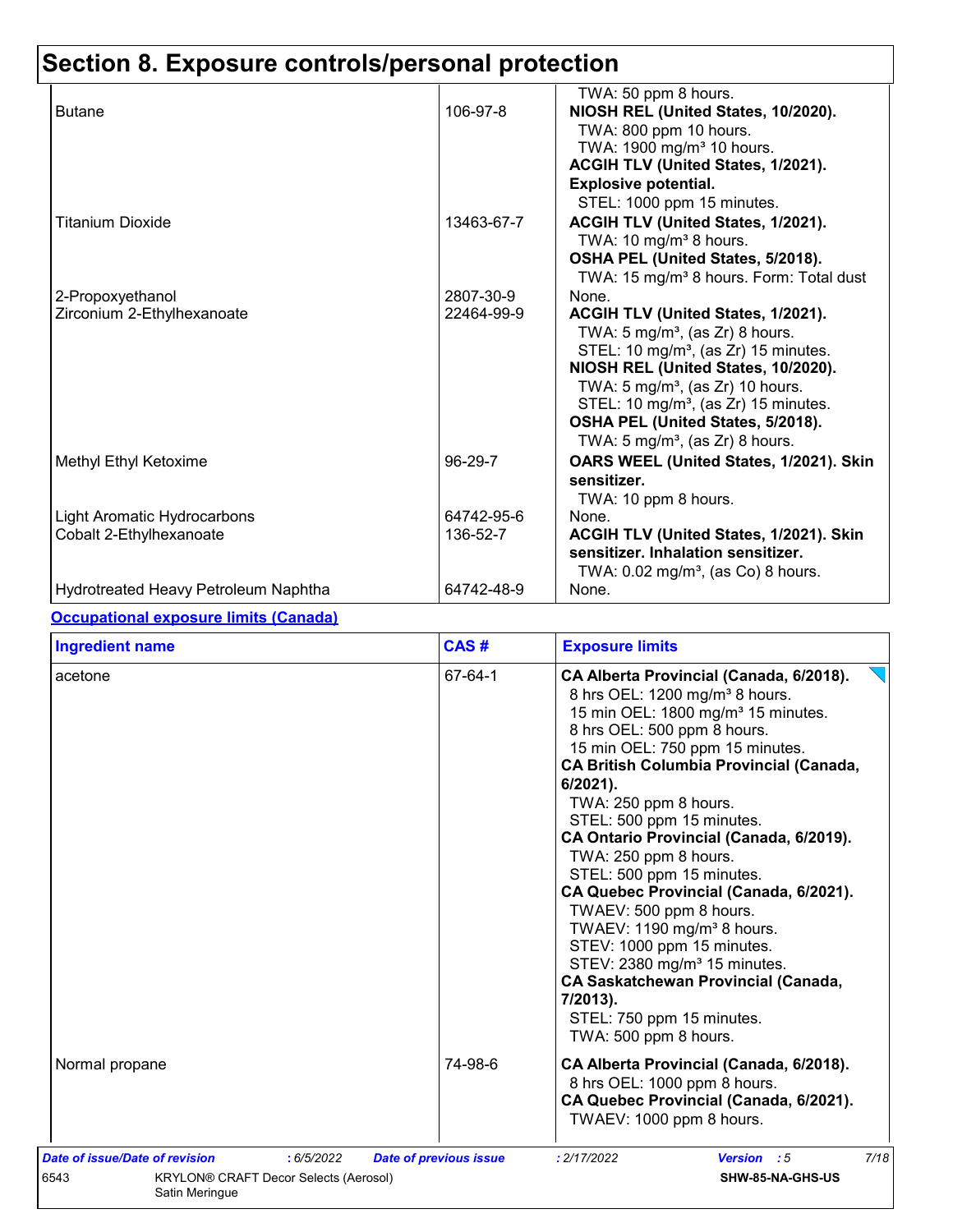# **Section 8. Exposure controls/personal protection**

|                  |            | TWAEV: 1800 mg/m <sup>3</sup> 8 hours.<br><b>CA Saskatchewan Provincial (Canada,</b><br>7/2013).<br>STEL: 1250 ppm 15 minutes.<br>TWA: 1000 ppm 8 hours.<br><b>CA British Columbia Provincial (Canada,</b><br>6/2021). Oxygen Depletion [Asphyxiant].<br><b>Explosive potential.</b>                                                                                                                                    |
|------------------|------------|-------------------------------------------------------------------------------------------------------------------------------------------------------------------------------------------------------------------------------------------------------------------------------------------------------------------------------------------------------------------------------------------------------------------------|
|                  |            | CA Ontario Provincial (Canada, 6/2019).<br><b>Oxygen Depletion [Asphyxiant]. Explosive</b><br>potential.                                                                                                                                                                                                                                                                                                                |
| n-butyl acetate  | 123-86-4   | CA Alberta Provincial (Canada, 6/2018).<br>15 min OEL: 200 ppm 15 minutes.<br>15 min OEL: 950 mg/m <sup>3</sup> 15 minutes.<br>8 hrs OEL: 150 ppm 8 hours.<br>8 hrs OEL: 713 mg/m <sup>3</sup> 8 hours.<br><b>CA Saskatchewan Provincial (Canada,</b><br>7/2013).<br>STEL: 200 ppm 15 minutes.<br>TWA: 150 ppm 8 hours.<br>CA Ontario Provincial (Canada, 6/2019).<br>STEL: 150 ppm 15 minutes.<br>TWA: 50 ppm 8 hours. |
|                  |            | CA British Columbia Provincial (Canada,<br>6/2021).<br>STEL: 150 ppm 15 minutes.<br>TWA: 50 ppm 8 hours.<br>CA Quebec Provincial (Canada, 6/2021).<br>STEV: 150 ppm 15 minutes.<br>TWAEV: 50 ppm 8 hours.                                                                                                                                                                                                               |
| <b>Butane</b>    | 106-97-8   | CA Alberta Provincial (Canada, 6/2018).<br>8 hrs OEL: 1000 ppm 8 hours.<br>CA Quebec Provincial (Canada, 6/2021).<br>TWAEV: 800 ppm 8 hours.<br>TWAEV: 1900 mg/m <sup>3</sup> 8 hours.<br><b>CA Saskatchewan Provincial (Canada,</b><br>7/2013).<br>STEL: 1250 ppm 15 minutes.<br>TWA: 1000 ppm 8 hours.<br><b>CA British Columbia Provincial (Canada,</b><br>6/2021). Explosive potential.                             |
|                  |            | STEL: 1000 ppm 15 minutes.<br>CA Ontario Provincial (Canada, 6/2019).<br><b>Explosive potential.</b><br>STEL: 1000 ppm 15 minutes.                                                                                                                                                                                                                                                                                      |
| Titanium dioxide | 13463-67-7 | <b>CA British Columbia Provincial (Canada,</b><br>6/2021).<br>TWA: 10 mg/m <sup>3</sup> 8 hours. Form: Total dust<br>TWA: 3 mg/m <sup>3</sup> 8 hours. Form: respirable<br>fraction<br>CA Quebec Provincial (Canada, 6/2021).                                                                                                                                                                                           |
|                  |            | TWAEV: 10 mg/m <sup>3</sup> 8 hours. Form: Total dust.<br>CA Alberta Provincial (Canada, 6/2018).<br>8 hrs OEL: 10 mg/m <sup>3</sup> 8 hours.<br>CA Ontario Provincial (Canada, 6/2019).                                                                                                                                                                                                                                |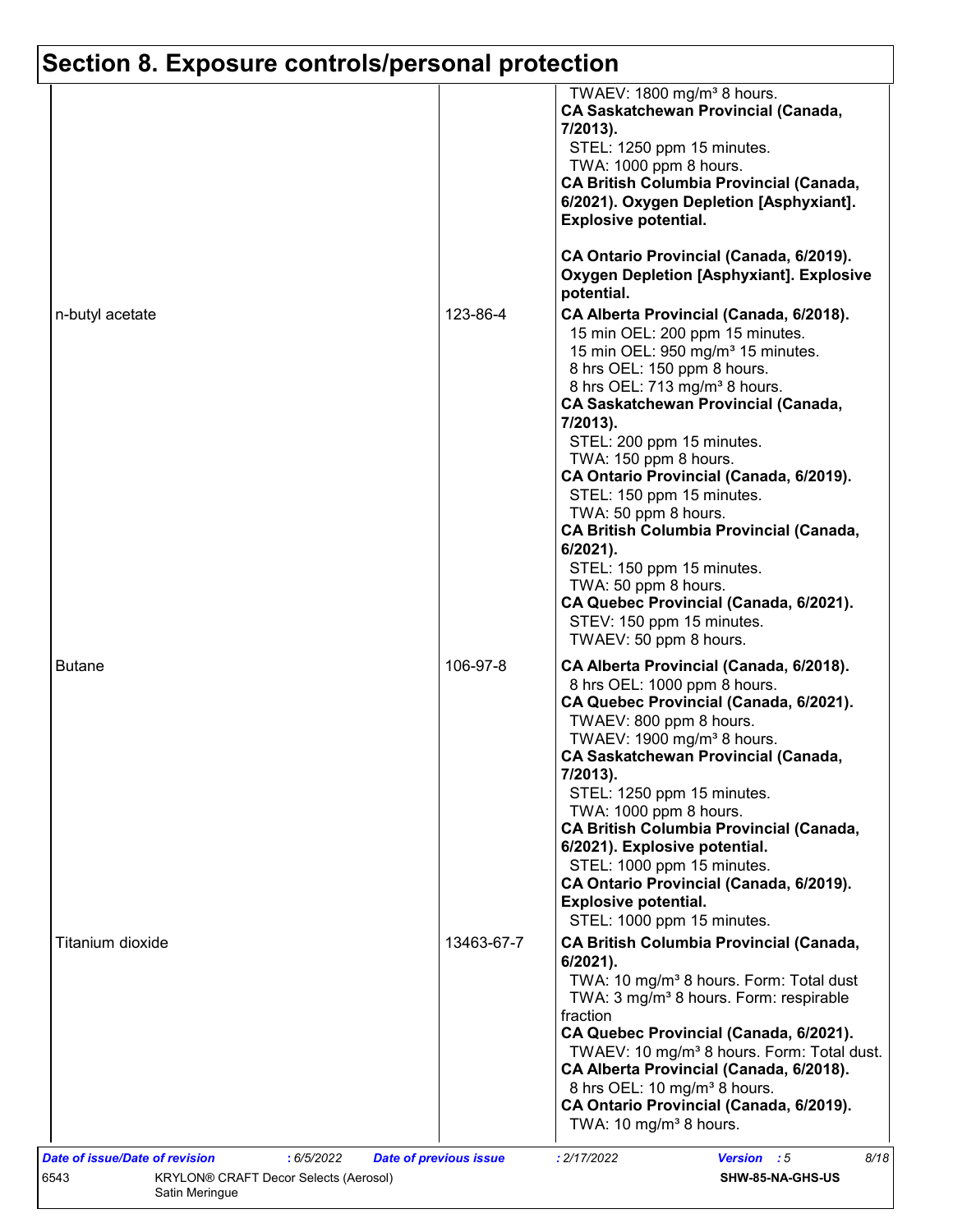# **Section 8. Exposure controls/personal protection**

|                            |            | <b>CA Saskatchewan Provincial (Canada,</b><br>7/2013).<br>STEL: 20 mg/m <sup>3</sup> 15 minutes.<br>TWA: 10 mg/m <sup>3</sup> 8 hours.                                                                                                                                                                                                                                                                                                                                                                                                                                                                            |
|----------------------------|------------|-------------------------------------------------------------------------------------------------------------------------------------------------------------------------------------------------------------------------------------------------------------------------------------------------------------------------------------------------------------------------------------------------------------------------------------------------------------------------------------------------------------------------------------------------------------------------------------------------------------------|
| 2-Propoxyethanol           | 2807-30-9  | CA Ontario Provincial (Canada, 6/2019).<br>Absorbed through skin.<br>TWA: 110 mg/m <sup>3</sup> 8 hours.<br>TWA: 25 ppm 8 hours.                                                                                                                                                                                                                                                                                                                                                                                                                                                                                  |
| Zirconium 2-Ethylhexanoate | 22464-99-9 | CA Alberta Provincial (Canada, 6/2018).<br>8 hrs OEL: 5 mg/m <sup>3</sup> , (as Zr) 8 hours.<br>15 min OEL: 10 mg/m <sup>3</sup> , (as Zr) 15 minutes.<br><b>CA British Columbia Provincial (Canada,</b><br>6/2021).<br>TWA: $5 \text{ mg/m}^3$ , (as Zr) 8 hours.<br>STEL: 10 mg/m <sup>3</sup> , (as Zr) 15 minutes.<br>CA Quebec Provincial (Canada, 6/2021).<br>TWAEV: $5 \text{ mg/m}^3$ , (as Zr) 8 hours.<br>STEV: 10 mg/m <sup>3</sup> , (as Zr) 15 minutes.<br>CA Ontario Provincial (Canada, 6/2019).<br>STEL: 10 mg/m <sup>3</sup> , (as Zr) 15 minutes.<br>TWA: $5 \text{ mg/m}^3$ , (as Zr) 8 hours. |
| Methyl Ethyl Ketoxime      | 96-29-7    | OARS WEEL (United States, 1/2021). Skin<br>sensitizer.<br>TWA: 10 ppm 8 hours.                                                                                                                                                                                                                                                                                                                                                                                                                                                                                                                                    |
| Cobalt 2-Ethylhexanoate    | 136-52-7   | <b>CA British Columbia Provincial (Canada,</b><br>6/2021). Skin sensitizer. Inhalation<br>sensitizer.<br>TWA: 0.02 mg/m <sup>3</sup> , (as Co, Total) 8 hours.<br>CA Quebec Provincial (Canada, 6/2021).<br>Skin sensitizer.<br>TWAEV: $0.02$ mg/m <sup>3</sup> , (as Co) 8 hours.<br>CA Ontario Provincial (Canada, 6/2019).<br>TWA: 0.02 mg/m <sup>3</sup> , (as Co) 8 hours.<br><b>CA Saskatchewan Provincial (Canada,</b><br>7/2013).<br>STEL: 0.06 mg/m <sup>3</sup> , (measured as Co) 15<br>minutes.<br>TWA: $0.02$ mg/m <sup>3</sup> , (measured as Co) 8<br>hours.                                       |

#### **Occupational exposure limits (Mexico)**

|                                                                        | CAS#                          | <b>Exposure limits</b>                                                                                                                |
|------------------------------------------------------------------------|-------------------------------|---------------------------------------------------------------------------------------------------------------------------------------|
| Acetone                                                                | 67-64-1                       | NOM-010-STPS-2014 (Mexico, 4/2016).<br>TWA: 500 ppm 8 hours.<br>STEL: 750 ppm 15 minutes.                                             |
| Propane                                                                | 74-98-6                       | NOM-010-STPS-2014 (Mexico, 4/2016).<br>TWA: 1000 ppm 8 hours.                                                                         |
| n-Butyl Acetate                                                        | 123-86-4                      | NOM-010-STPS-2014 (Mexico, 4/2016).<br>TWA: 150 ppm 8 hours.<br>STEL: 200 ppm 15 minutes.                                             |
| <b>Butane</b>                                                          | 106-97-8                      | NOM-010-STPS-2014 (Mexico, 4/2016).<br>TWA: 1000 ppm 8 hours.                                                                         |
| Zirconium 2-Ethylhexanoate                                             | 22464-99-9                    | NOM-010-STPS-2014 (Mexico, 4/2016).<br>TWA: $5 \text{ mg/m}^3$ , (as Zr) 8 hours.<br>STEL: 10 mg/m <sup>3</sup> , (as Zr) 15 minutes. |
| Cobalt 2-Ethylhexanoate                                                | 136-52-7                      | NOM-010-STPS-2014 (Mexico, 4/2016).                                                                                                   |
| Date of issue/Date of revision<br>:6/5/2022                            | <b>Date of previous issue</b> | 9/18<br>: 2/17/2022<br><b>Version</b> : 5                                                                                             |
| 6543<br><b>KRYLON® CRAFT Decor Selects (Aerosol)</b><br>Satin Meringue |                               | SHW-85-NA-GHS-US                                                                                                                      |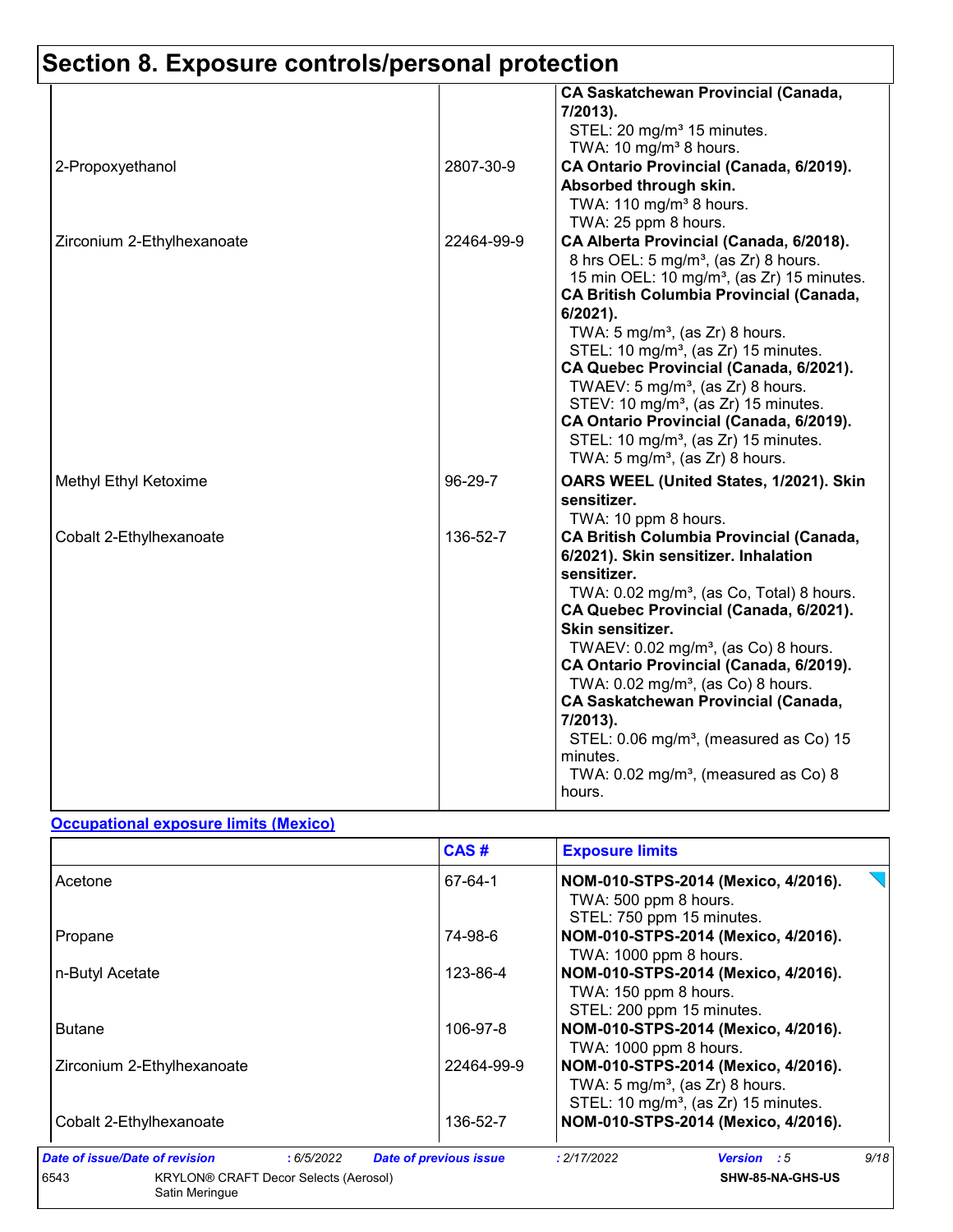### **Section 8. Exposure controls/personal protection** TWA: 0.02 mg/m<sup>3</sup>, (as Co) 8 hours.

| <b>Appropriate engineering</b><br><b>controls</b><br><b>Environmental exposure</b><br>controls | : Use only with adequate ventilation. Use process enclosures, local exhaust ventilation or<br>other engineering controls to keep worker exposure to airborne contaminants below any<br>recommended or statutory limits. The engineering controls also need to keep gas,<br>vapor or dust concentrations below any lower explosive limits. Use explosion-proof<br>ventilation equipment.<br>: Emissions from ventilation or work process equipment should be checked to ensure<br>they comply with the requirements of environmental protection legislation. In some<br>cases, fume scrubbers, filters or engineering modifications to the process equipment<br>will be necessary to reduce emissions to acceptable levels. |
|------------------------------------------------------------------------------------------------|----------------------------------------------------------------------------------------------------------------------------------------------------------------------------------------------------------------------------------------------------------------------------------------------------------------------------------------------------------------------------------------------------------------------------------------------------------------------------------------------------------------------------------------------------------------------------------------------------------------------------------------------------------------------------------------------------------------------------|
| <b>Individual protection measures</b>                                                          |                                                                                                                                                                                                                                                                                                                                                                                                                                                                                                                                                                                                                                                                                                                            |
| <b>Hygiene measures</b>                                                                        | : Wash hands, forearms and face thoroughly after handling chemical products, before<br>eating, smoking and using the lavatory and at the end of the working period.<br>Appropriate techniques should be used to remove potentially contaminated clothing.<br>Contaminated work clothing should not be allowed out of the workplace. Wash<br>contaminated clothing before reusing. Ensure that eyewash stations and safety<br>showers are close to the workstation location.                                                                                                                                                                                                                                                |
| <b>Eye/face protection</b>                                                                     | Safety eyewear complying with an approved standard should be used when a risk<br>assessment indicates this is necessary to avoid exposure to liquid splashes, mists,<br>gases or dusts. If contact is possible, the following protection should be worn, unless<br>the assessment indicates a higher degree of protection: chemical splash goggles.                                                                                                                                                                                                                                                                                                                                                                        |
| <b>Skin protection</b>                                                                         |                                                                                                                                                                                                                                                                                                                                                                                                                                                                                                                                                                                                                                                                                                                            |
| <b>Hand protection</b>                                                                         | : Chemical-resistant, impervious gloves complying with an approved standard should be<br>worn at all times when handling chemical products if a risk assessment indicates this is<br>necessary. Considering the parameters specified by the glove manufacturer, check<br>during use that the gloves are still retaining their protective properties. It should be<br>noted that the time to breakthrough for any glove material may be different for different<br>glove manufacturers. In the case of mixtures, consisting of several substances, the<br>protection time of the gloves cannot be accurately estimated.                                                                                                     |
| <b>Body protection</b>                                                                         | : Personal protective equipment for the body should be selected based on the task being<br>performed and the risks involved and should be approved by a specialist before<br>handling this product. When there is a risk of ignition from static electricity, wear anti-<br>static protective clothing. For the greatest protection from static discharges, clothing<br>should include anti-static overalls, boots and gloves.                                                                                                                                                                                                                                                                                             |
| <b>Other skin protection</b>                                                                   | : Appropriate footwear and any additional skin protection measures should be selected<br>based on the task being performed and the risks involved and should be approved by a<br>specialist before handling this product.                                                                                                                                                                                                                                                                                                                                                                                                                                                                                                  |
| <b>Respiratory protection</b>                                                                  | : Based on the hazard and potential for exposure, select a respirator that meets the<br>appropriate standard or certification. Respirators must be used according to a<br>respiratory protection program to ensure proper fitting, training, and other important<br>aspects of use.                                                                                                                                                                                                                                                                                                                                                                                                                                        |

## **Section 9. Physical and chemical properties**

The conditions of measurement of all properties are at standard temperature and pressure unless otherwise indicated.

| <b>Appearance</b>                   |                   |
|-------------------------------------|-------------------|
| <b>Physical state</b>               | $:$ Liquid.       |
| <b>Color</b>                        | : Not available.  |
| Odor                                | : Not available.  |
| <b>Odor threshold</b>               | : Not available.  |
| рH                                  | : Not applicable. |
| <b>Melting point/freezing point</b> | : Not available.  |

| Date of issue/Date of revision |                                                         | : 6/5/2022 | Date of previous issue | : 2/17/2022 | Version : 5 |                         | 10/18 |
|--------------------------------|---------------------------------------------------------|------------|------------------------|-------------|-------------|-------------------------|-------|
| 6543                           | KRYLON® CRAFT Decor Selects (Aerosol)<br>Satin Meringue |            |                        |             |             | <b>SHW-85-NA-GHS-US</b> |       |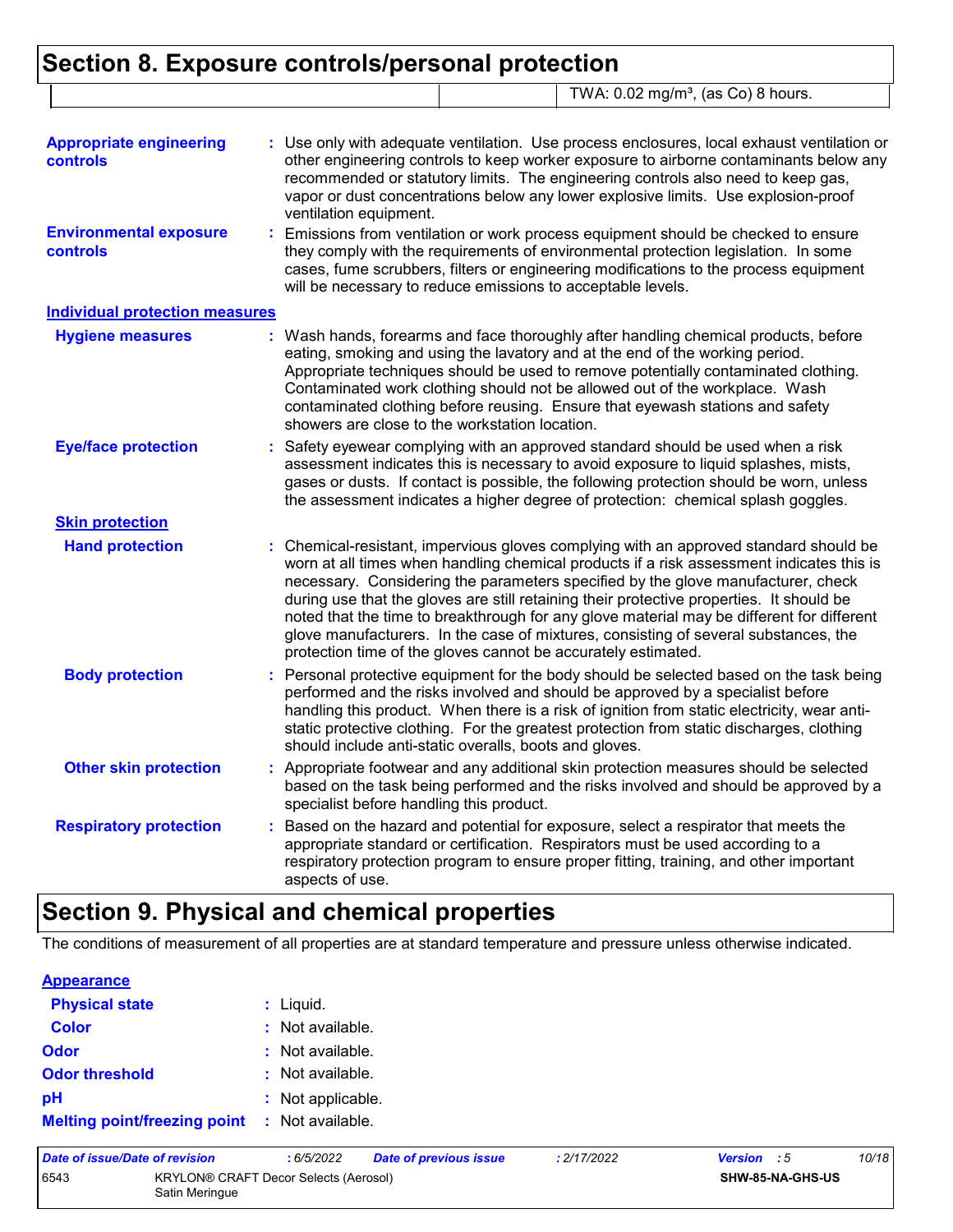## **Section 9. Physical and chemical properties**

| <b>Boiling point, initial boiling</b><br>point, and boiling range | : Not available.                                                                |
|-------------------------------------------------------------------|---------------------------------------------------------------------------------|
| <b>Flash point</b>                                                | : Closed cup: -29 $^{\circ}$ C (-20.2 $^{\circ}$ F) [Pensky-Martens Closed Cup] |
| <b>Evaporation rate</b>                                           | $: 5.6$ (butyl acetate = 1)                                                     |
| <b>Flammability</b>                                               | $:$ Not available.                                                              |
| Lower and upper explosion<br>limit/flammability limit             | : Lower: 1.26%<br>Upper: 15.8%                                                  |
| <b>Vapor pressure</b>                                             | : $101.3$ kPa (760 mm Hg)                                                       |
| <b>Relative vapor density</b>                                     | : $1.55$ [Air = 1]                                                              |
| <b>Relative density</b>                                           | : 0.76                                                                          |
| <b>Solubility</b>                                                 | : Not available.                                                                |
| <b>Partition coefficient: n-</b><br>octanol/water                 | : Not applicable.                                                               |
| <b>Auto-ignition temperature</b>                                  | $:$ Not available.                                                              |
| <b>Decomposition temperature</b>                                  | : Not available.                                                                |
| <b>Viscosity</b>                                                  | Kinematic (40°C (104°F)): <20.5 mm <sup>2</sup> /s (<20.5 cSt)                  |
| <b>Molecular weight</b>                                           | Not applicable.                                                                 |
| <b>Aerosol product</b>                                            |                                                                                 |
| <b>Type of aerosol</b>                                            | : Spray                                                                         |
| <b>Heat of combustion</b>                                         | : $27.061$ kJ/g                                                                 |

# **Section 10. Stability and reactivity**

| <b>Reactivity</b>                                   | : No specific test data related to reactivity available for this product or its ingredients.              |
|-----------------------------------------------------|-----------------------------------------------------------------------------------------------------------|
| <b>Chemical stability</b>                           | : The product is stable.                                                                                  |
| <b>Possibility of hazardous</b><br><b>reactions</b> | : Under normal conditions of storage and use, hazardous reactions will not occur.                         |
| <b>Conditions to avoid</b>                          | : Avoid all possible sources of ignition (spark or flame).                                                |
| <b>Incompatible materials</b>                       | : No specific data.                                                                                       |
| <b>Hazardous decomposition</b><br>products          | : Under normal conditions of storage and use, hazardous decomposition products should<br>not be produced. |

## **Section 11. Toxicological information**

#### **Information on toxicological effects**

**Acute toxicity**

| <b>Product/ingredient name</b> | <b>Result</b>                                | <b>Species</b> | <b>Dose</b>              | <b>Exposure</b>             |
|--------------------------------|----------------------------------------------|----------------|--------------------------|-----------------------------|
| Acetone                        | LD50 Oral                                    | Rat            | 5800 mg/kg               |                             |
| n-Butyl Acetate                | LD50 Dermal                                  | Rabbit         | >17600 mg/kg             |                             |
|                                | LD50 Oral                                    | Rat            | 10768 mg/kg              |                             |
| <b>Butane</b>                  | <b>LC50 Inhalation Vapor</b>                 | Rat            | 658000 mg/m <sup>3</sup> | 4 hours                     |
| 2-Propoxyethanol               | LD50 Oral                                    | Rat            | 3089 mg/kg               |                             |
| Zirconium 2-Ethylhexanoate     | LD50 Dermal                                  | Rabbit         | $>5$ g/kg                |                             |
|                                | LD50 Oral                                    | Rat            | $>5$ g/kg                |                             |
| Methyl Ethyl Ketoxime          | LD50 Oral                                    | Rat            | 930 mg/kg                |                             |
| Date of issue/Date of revision | <b>Date of previous issue</b><br>:6/5/2022   | : 2/17/2022    |                          | 11/18<br><b>Version</b> : 5 |
| 6543<br>Satin Meringue         | <b>KRYLON® CRAFT Decor Selects (Aerosol)</b> |                |                          | SHW-85-NA-GHS-US            |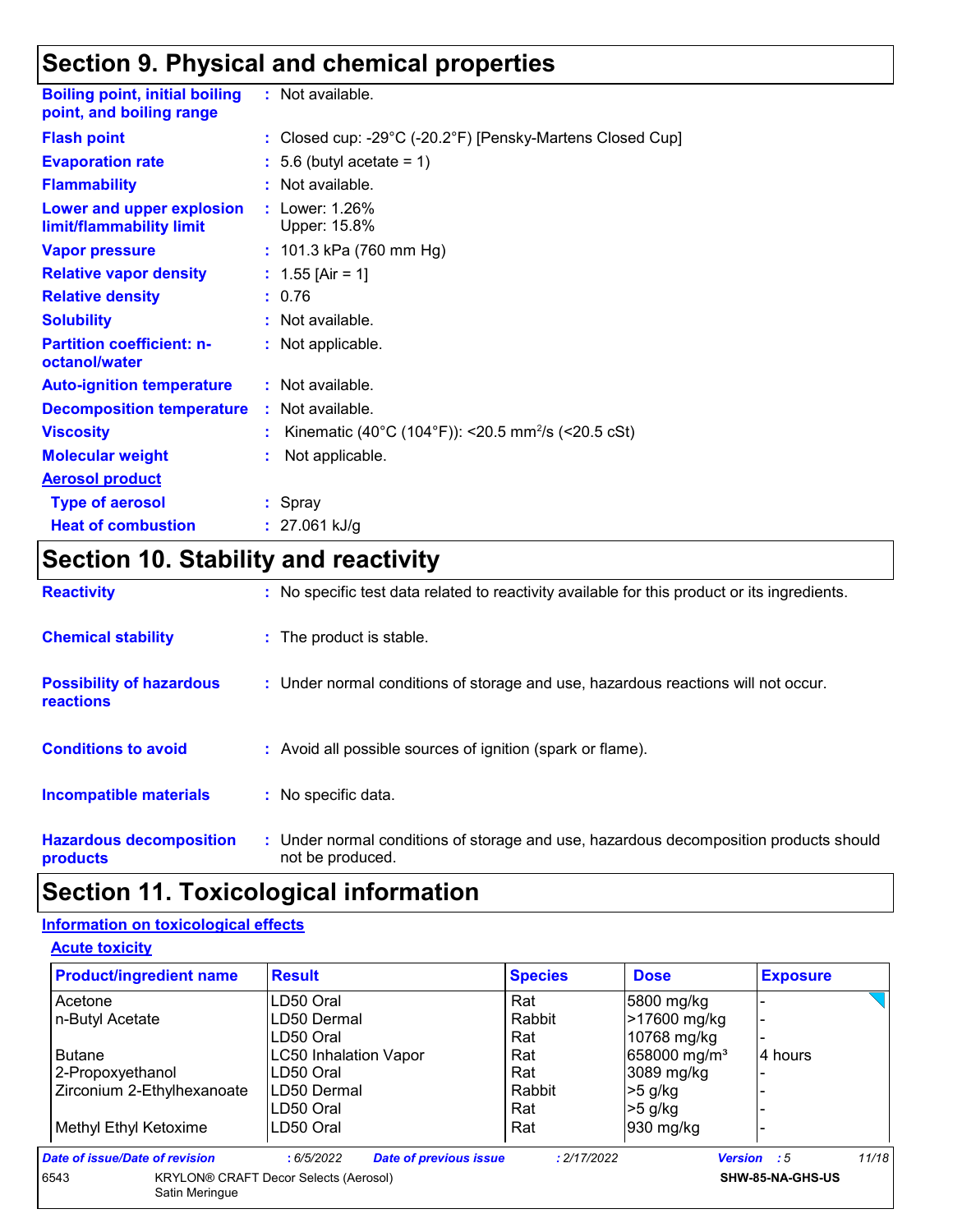|                             | Section 11. Toxicological information |        |                        |                          |
|-----------------------------|---------------------------------------|--------|------------------------|--------------------------|
| Light Aromatic Hydrocarbons | LD50 Oral                             | Rat    | 8400 mg/kg             | $\overline{\phantom{0}}$ |
| Cobalt 2-Ethylhexanoate     | LD50 Dermal                           | Rabbit | $>5$ g/kg              |                          |
|                             | LD50 Oral                             | Rat    | $1.22$ g/kg            |                          |
| <b>Hydrotreated Heavy</b>   | <b>LC50 Inhalation Vapor</b>          | Rat    | 8500 mg/m <sup>3</sup> | 4 hours                  |
| Petroleum Naphtha           |                                       |        |                        |                          |
|                             | LD50 Oral                             | Rat    | $>6$ g/kg              | $\overline{\phantom{0}}$ |
|                             |                                       |        |                        |                          |

#### **Irritation/Corrosion**

| <b>Product/ingredient name</b> | <b>Result</b>            | <b>Species</b> | <b>Score</b> | <b>Exposure</b>    | <b>Observation</b>       |
|--------------------------------|--------------------------|----------------|--------------|--------------------|--------------------------|
| Acetone                        | Eyes - Mild irritant     | Human          |              | 186300 ppm         |                          |
|                                | Eyes - Mild irritant     | Rabbit         |              | $10$ uL            |                          |
|                                | Eyes - Moderate irritant | Rabbit         |              | 24 hours 20        | $\overline{\phantom{a}}$ |
|                                |                          |                |              | mg                 |                          |
|                                | Eyes - Severe irritant   | Rabbit         |              | $20 \,\mathrm{mg}$ |                          |
|                                | Skin - Mild irritant     | Rabbit         |              | 24 hours 500       |                          |
|                                |                          |                |              | mg                 |                          |
|                                | Skin - Mild irritant     | Rabbit         |              | 395 mg             |                          |
| n-Butyl Acetate                | Eyes - Moderate irritant | Rabbit         |              | $100$ mg           |                          |
|                                | Skin - Moderate irritant | Rabbit         |              | 24 hours 500       |                          |
|                                |                          |                |              | mg                 |                          |
| <b>Titanium Dioxide</b>        | Skin - Mild irritant     | Human          |              | 72 hours 300       |                          |
|                                |                          |                |              | ug I               |                          |
| 2-Propoxyethanol               | Eyes - Severe irritant   | Rabbit         |              | 24 hours 750       |                          |
|                                |                          |                |              | ug                 |                          |
|                                | Eyes - Severe irritant   | Rabbit         |              | $100 \text{ mg}$   |                          |
|                                | Skin - Mild irritant     | Guinea pig     |              | 500 mg             |                          |
|                                | Skin - Mild irritant     | Rabbit         |              | 24 hours 500       |                          |
|                                |                          |                |              | mg                 |                          |
| Methyl Ethyl Ketoxime          | Eyes - Severe irritant   | Rabbit         |              | 100 uL             |                          |
| Light Aromatic Hydrocarbons    | Eyes - Mild irritant     | Rabbit         |              | 24 hours 100       |                          |
|                                |                          |                |              | uL                 |                          |
|                                |                          |                |              |                    |                          |

#### **Sensitization**

Not available.

#### **Mutagenicity**

Not available.

#### **Carcinogenicity**

Not available.

#### **Classification**

| <b>Product/ingredient name</b> | <b>IOSHA</b> |    | <b>NTP</b>                                       |  |
|--------------------------------|--------------|----|--------------------------------------------------|--|
| <b>Titanium Dioxide</b>        |              | 2B |                                                  |  |
| Cobalt 2-Ethylhexanoate        |              | 2B | Reasonably anticipated to be a human carcinogen. |  |

#### **Reproductive toxicity**

Not available.

#### **Teratogenicity**

Not available.

#### **Specific target organ toxicity (single exposure)**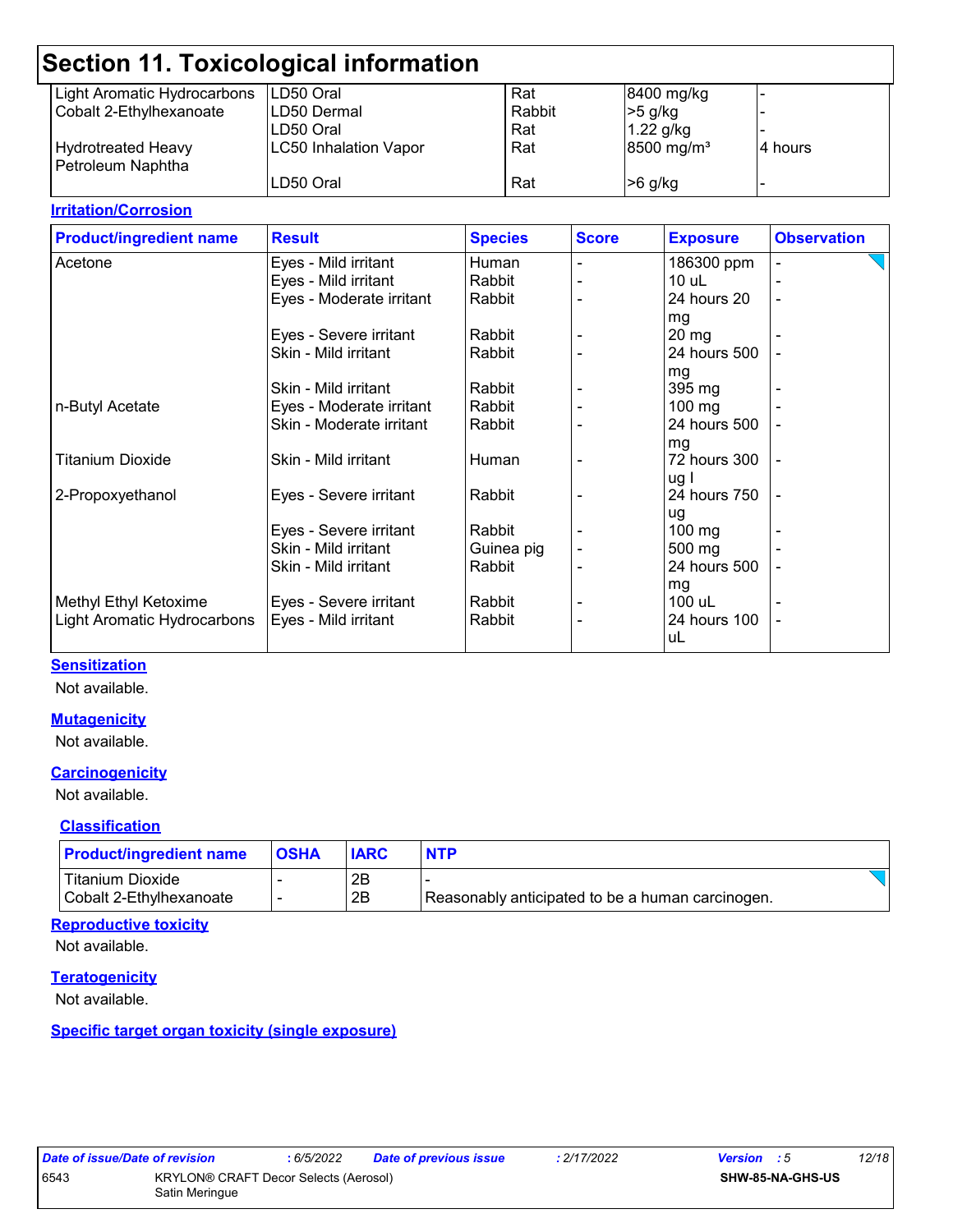# **Section 11. Toxicological information**

| <b>Name</b>                          | <b>Category</b> | <b>Route of</b><br>exposure | <b>Target organs</b>            |
|--------------------------------------|-----------------|-----------------------------|---------------------------------|
| Acetone                              | Category 3      |                             | Respiratory tract<br>irritation |
|                                      | Category 3      |                             | Narcotic effects                |
| Propane                              | Category 3      |                             | Respiratory tract<br>irritation |
|                                      | Category 3      |                             | Narcotic effects                |
| n-Butyl Acetate                      | Category 3      |                             | Narcotic effects                |
| <b>Butane</b>                        | Category 3      |                             | Respiratory tract<br>irritation |
|                                      | Category 3      |                             | Narcotic effects                |
| 2-Propoxyethanol                     | Category 3      |                             | Respiratory tract<br>irritation |
|                                      | Category 3      |                             | Narcotic effects                |
| Methyl Ethyl Ketoxime                | Category 1      |                             | upper respiratory<br>tract      |
|                                      | Category 3      |                             | Narcotic effects                |
| Light Aromatic Hydrocarbons          | Category 3      |                             | Respiratory tract<br>irritation |
|                                      | Category 3      |                             | Narcotic effects                |
| Hydrotreated Heavy Petroleum Naphtha | Category 3      |                             | Respiratory tract<br>irritation |
|                                      | Category 3      |                             | Narcotic effects                |

#### **Specific target organ toxicity (repeated exposure)**

| <b>Name</b>                          | <b>Category</b> | <b>Route of</b><br>exposure | <b>Target organs</b> |
|--------------------------------------|-----------------|-----------------------------|----------------------|
| Acetone                              | Category 2      |                             |                      |
| Propane                              | Category 2      |                             |                      |
| <b>Butane</b>                        | Category 2      |                             |                      |
| 2-Propoxyethanol                     | Category 2      |                             |                      |
| Methyl Ethyl Ketoxime                | Category 2      |                             | blood system         |
| Light Aromatic Hydrocarbons          | Category 2      |                             |                      |
| Hydrotreated Heavy Petroleum Naphtha | Category 2      |                             |                      |

#### **Aspiration hazard**

| <b>Name</b>                          | <b>Result</b>                         |
|--------------------------------------|---------------------------------------|
| Propane                              | <b>ASPIRATION HAZARD - Category 1</b> |
| l Butane                             | <b>ASPIRATION HAZARD - Category 1</b> |
| Light Aromatic Hydrocarbons          | <b>ASPIRATION HAZARD - Category 1</b> |
| Hydrotreated Heavy Petroleum Naphtha | <b>ASPIRATION HAZARD - Category 1</b> |

#### **Information on the likely :** Not available. **routes of exposure**

| <b>Potential acute health effects</b> |                                                                                                                              |
|---------------------------------------|------------------------------------------------------------------------------------------------------------------------------|
| <b>Eye contact</b>                    | : Causes serious eye irritation.                                                                                             |
| <b>Inhalation</b>                     | : Can cause central nervous system (CNS) depression. May cause drowsiness or<br>dizziness. May cause respiratory irritation. |
| <b>Skin contact</b>                   | : May cause an allergic skin reaction.                                                                                       |
| <b>Ingestion</b>                      | : Can cause central nervous system (CNS) depression. May be fatal if swallowed and<br>enters airways.                        |

#### **Symptoms related to the physical, chemical and toxicological characteristics**

| Date of issue/Date of revision                                  |  | : 6/5/2022 | <b>Date of previous issue</b> | : 2/17/2022 | <b>Version</b> : 5 |                         | 13/18 |
|-----------------------------------------------------------------|--|------------|-------------------------------|-------------|--------------------|-------------------------|-------|
| 6543<br>KRYLON® CRAFT Decor Selects (Aerosol)<br>Satin Meringue |  |            |                               |             |                    | <b>SHW-85-NA-GHS-US</b> |       |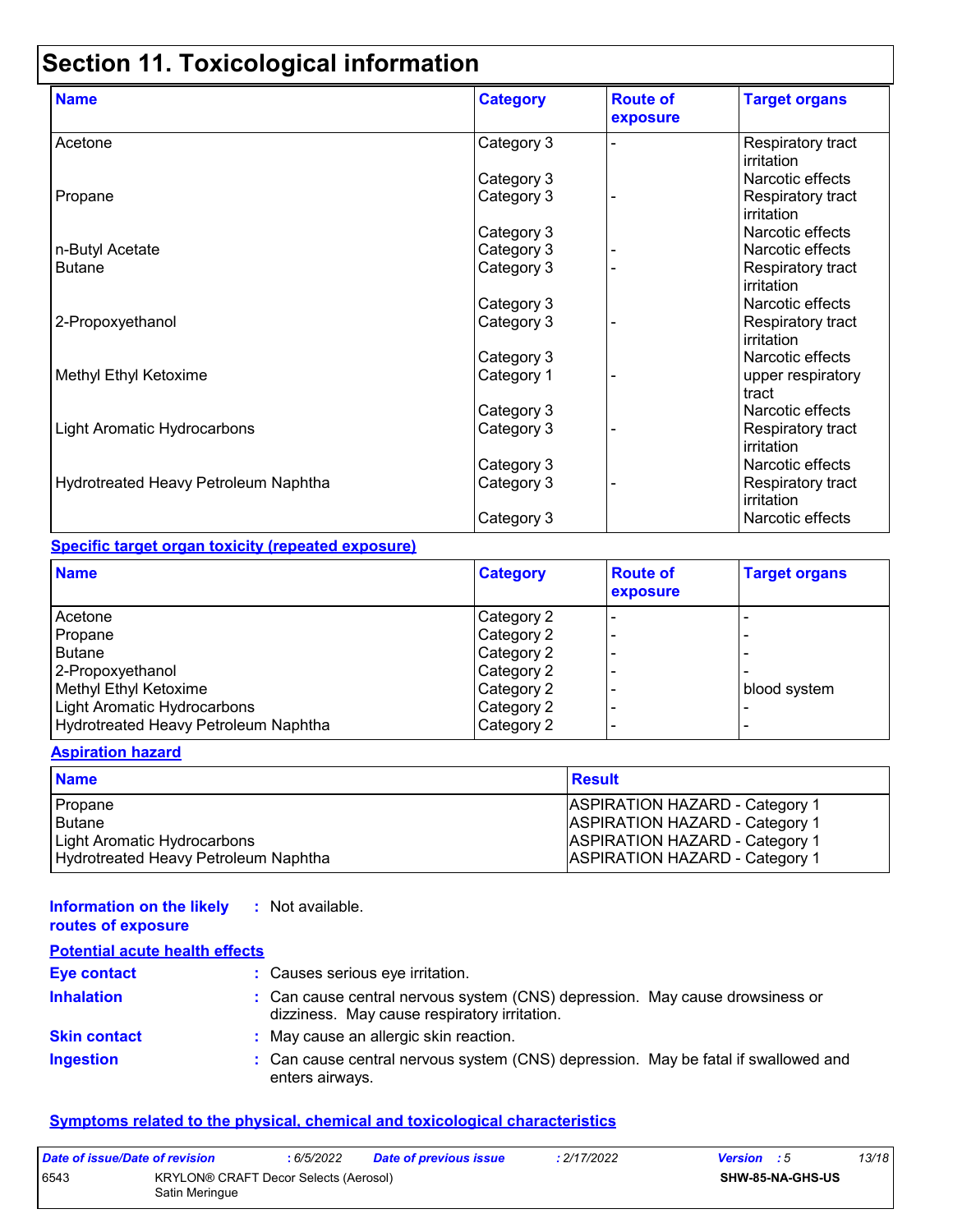# **Section 11. Toxicological information**

| <b>Eye contact</b>  | : Adverse symptoms may include the following:<br>pain or irritation<br>watering<br>redness                                                                                                                                                                              |
|---------------------|-------------------------------------------------------------------------------------------------------------------------------------------------------------------------------------------------------------------------------------------------------------------------|
| <b>Inhalation</b>   | : Adverse symptoms may include the following:<br>respiratory tract irritation<br>coughing<br>nausea or vomiting<br>headache<br>drowsiness/fatigue<br>dizziness/vertigo<br>unconsciousness<br>reduced fetal weight<br>increase in fetal deaths<br>skeletal malformations |
| <b>Skin contact</b> | : Adverse symptoms may include the following:<br>irritation<br>redness<br>reduced fetal weight<br>increase in fetal deaths<br>skeletal malformations                                                                                                                    |
| <b>Ingestion</b>    | : Adverse symptoms may include the following:<br>nausea or vomiting<br>reduced fetal weight<br>increase in fetal deaths<br>skeletal malformations                                                                                                                       |

|                                                   |                         | Delayed and immediate effects and also chronic effects from short and long term exposure                                                                            |
|---------------------------------------------------|-------------------------|---------------------------------------------------------------------------------------------------------------------------------------------------------------------|
| <b>Short term exposure</b>                        |                         |                                                                                                                                                                     |
| <b>Potential immediate</b><br>effects             | : Not available.        |                                                                                                                                                                     |
| <b>Potential delayed effects</b>                  | $:$ Not available.      |                                                                                                                                                                     |
| <b>Long term exposure</b>                         |                         |                                                                                                                                                                     |
| <b>Potential immediate</b><br>effects             | : Not available.        |                                                                                                                                                                     |
| <b>Potential delayed effects : Not available.</b> |                         |                                                                                                                                                                     |
| <b>Potential chronic health effects</b>           |                         |                                                                                                                                                                     |
| Not available.                                    |                         |                                                                                                                                                                     |
| <b>General</b>                                    | levels.                 | : May cause damage to organs through prolonged or repeated exposure. Once<br>sensitized, a severe allergic reaction may occur when subsequently exposed to very low |
| <b>Carcinogenicity</b>                            | exposure.               | : Suspected of causing cancer. Risk of cancer depends on duration and level of                                                                                      |
| <b>Mutagenicity</b>                               |                         | : No known significant effects or critical hazards.                                                                                                                 |
| <b>Teratogenicity</b>                             |                         | : Suspected of damaging the unborn child.                                                                                                                           |
| <b>Developmental effects</b>                      |                         | : No known significant effects or critical hazards.                                                                                                                 |
| <b>Fertility effects</b>                          | : May damage fertility. |                                                                                                                                                                     |

**Numerical measures of toxicity Acute toxicity estimates**

|      | Date of <i>issue/Date of revision</i> | :6/5/2022                                    | Dat |
|------|---------------------------------------|----------------------------------------------|-----|
| 6543 | Satin Meringue                        | <b>KRYLON® CRAFT Decor Selects (Aerosol)</b> |     |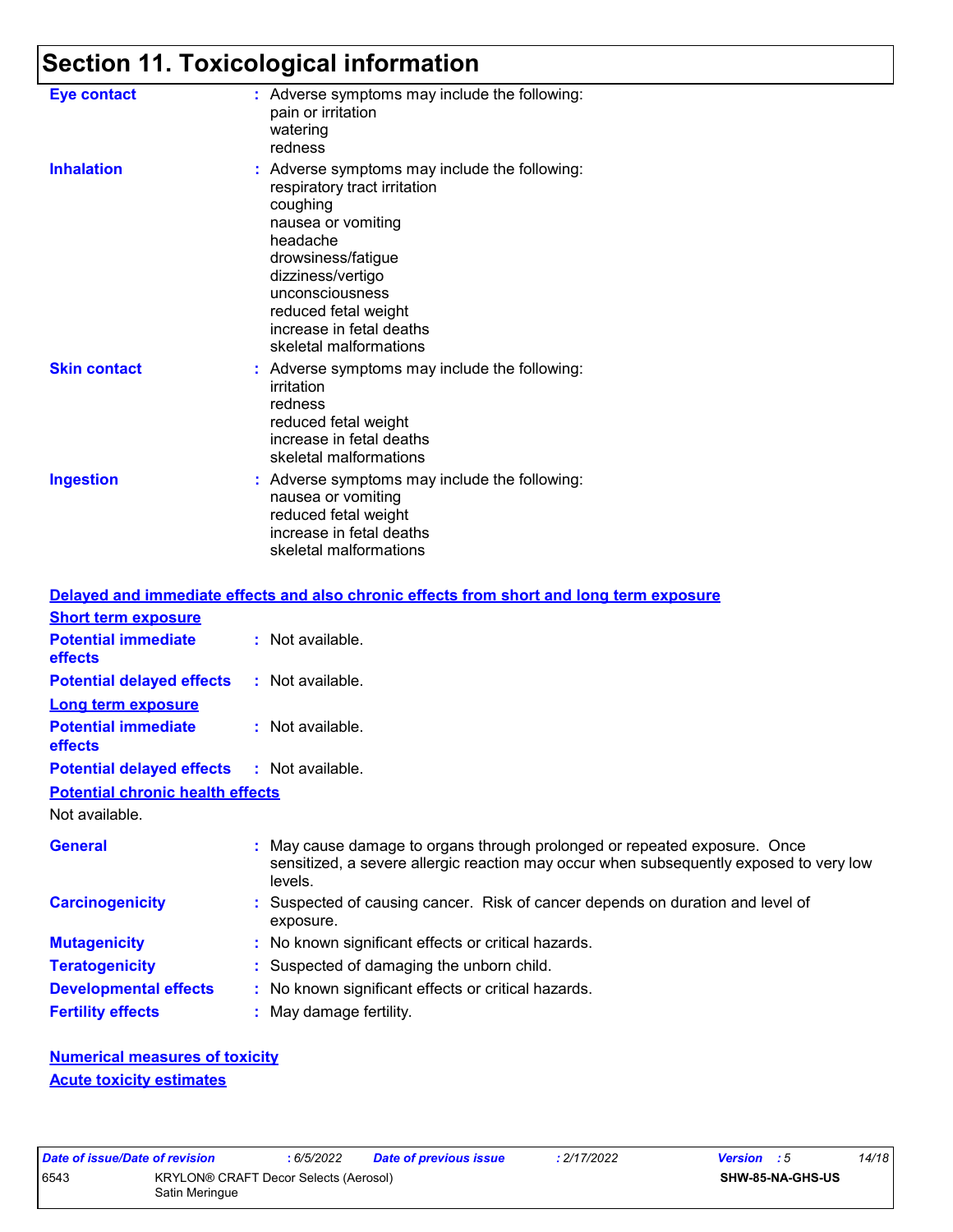# **Section 11. Toxicological information**

| <b>Route</b> | <b>ATE value</b> |
|--------------|------------------|
| Oral         | 145109.17 mg/kg  |
| Dermal       | 51673.71 mg/kg   |

# **Section 12. Ecological information**

| <b>Toxicity</b>                |                                       |                                                |                 |  |  |
|--------------------------------|---------------------------------------|------------------------------------------------|-----------------|--|--|
| <b>Product/ingredient name</b> | <b>Result</b>                         | <b>Species</b>                                 | <b>Exposure</b> |  |  |
| Acetone                        | Acute EC50 7200000 µg/l Fresh water   | Algae - Selenastrum sp.                        | 96 hours        |  |  |
|                                | Acute LC50 4.42589 ml/L Marine water  | l Crustaceans - Acartia tonsa -<br>l Copepodid | 48 hours        |  |  |
|                                | Acute LC50 7460000 µg/l Fresh water   | Daphnia - Daphnia cucullata                    | 48 hours        |  |  |
|                                | Acute LC50 5600 ppm Fresh water       | Fish - Poecilia reticulata                     | 96 hours        |  |  |
|                                | Chronic NOEC 4.95 mg/l Marine water   | Algae - Ulva pertusa                           | 96 hours        |  |  |
|                                | Chronic NOEC 0.016 ml/L Fresh water   | Crustaceans - Daphniidae                       | 21 days         |  |  |
|                                | Chronic NOEC 0.1 ml/L Fresh water     | Daphnia - Daphnia magna -<br>l Neonate         | 21 days         |  |  |
|                                | Chronic NOEC 5 µg/l Marine water      | Fish - Gasterosteus aculeatus -<br>Larvae      | 42 days         |  |  |
| n-Butyl Acetate                | Acute LC50 32 mg/l Marine water       | Crustaceans - Artemia salina                   | 48 hours        |  |  |
|                                | Acute LC50 18000 µg/l Fresh water     | Fish - Pimephales promelas                     | 96 hours        |  |  |
| <b>Titanium Dioxide</b>        | Acute LC50 >1000000 µg/l Marine water | Fish - Fundulus heteroclitus                   | 96 hours        |  |  |
| Methyl Ethyl Ketoxime          | Acute LC50 843000 µg/l Fresh water    | Fish - Pimephales promelas                     | 96 hours        |  |  |

#### **Persistence and degradability**

| <b>Product/ingredient name</b>  | <b>Aquatic half-life</b> | <b>Photolysis</b> | Biodegradability |
|---------------------------------|--------------------------|-------------------|------------------|
| Acetone                         |                          |                   | Readily          |
| In-Butvl Acetate                |                          |                   | Readily          |
| Light Aromatic Hydrocarbons   - |                          |                   | Readily          |

#### **Bioaccumulative potential**

| <b>Product/ingredient name</b> | $LogP_{ow}$ | <b>BCF</b> | <b>Potential</b> |
|--------------------------------|-------------|------------|------------------|
| Zirconium 2-Ethylhexanoate     |             | 2.96       | low              |
| Methyl Ethyl Ketoxime          |             | 2.5 to 5.8 | low              |
| Light Aromatic Hydrocarbons    |             | 10 to 2500 | high             |
| Cobalt 2-Ethylhexanoate        |             | 15600      | high             |
| <b>Hydrotreated Heavy</b>      | -           | 10 to 2500 | high             |
| Petroleum Naphtha              |             |            |                  |

#### **Mobility in soil**

**Soil/water partition coefficient (KOC) :** Not available.

**Other adverse effects** : No known significant effects or critical hazards.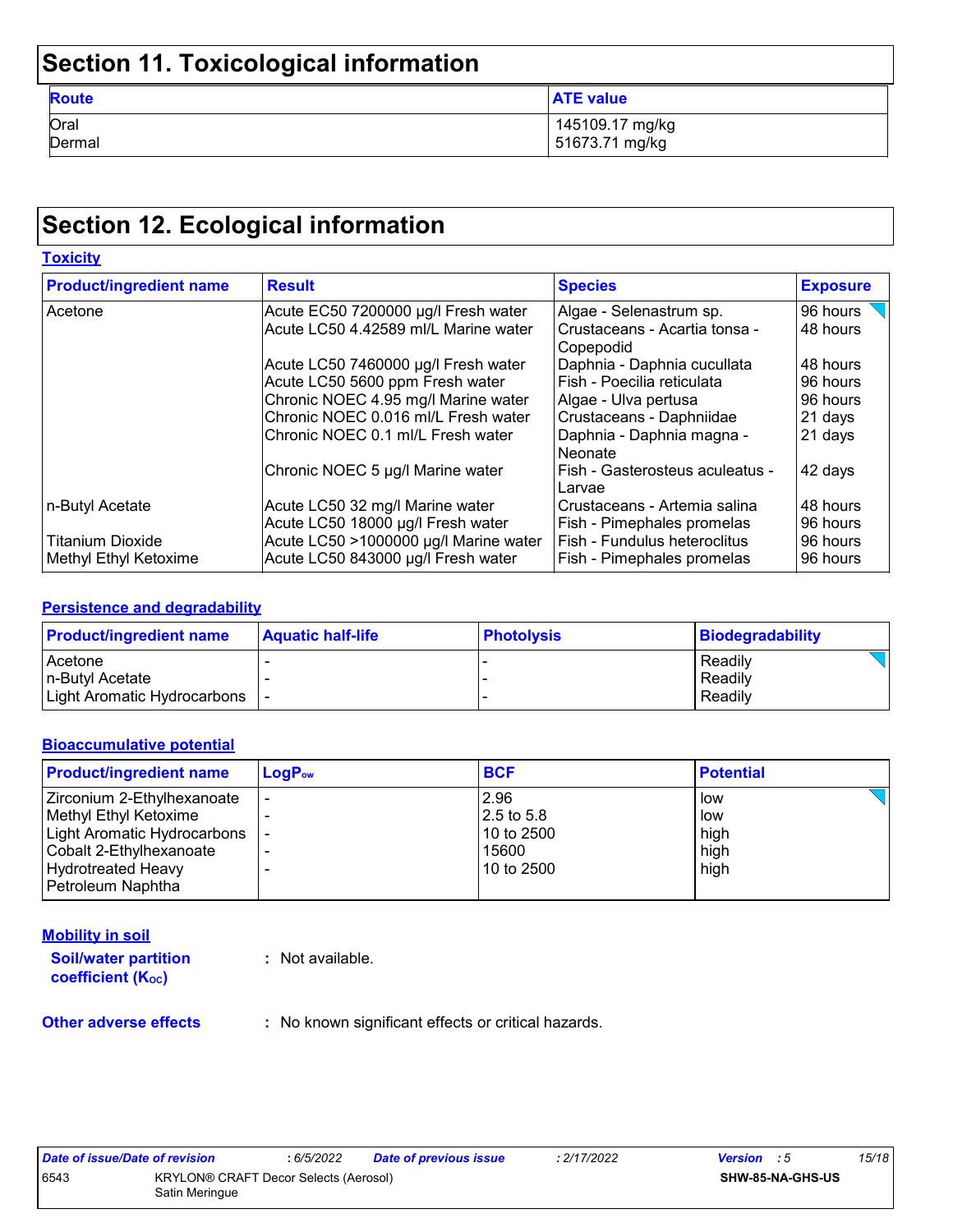### **Section 13. Disposal considerations**

#### **Disposal methods :**

The generation of waste should be avoided or minimized wherever possible. Disposal of this product, solutions and any by-products should at all times comply with the requirements of environmental protection and waste disposal legislation and any regional local authority requirements. Dispose of surplus and non-recyclable products via a licensed waste disposal contractor. Waste should not be disposed of untreated to the sewer unless fully compliant with the requirements of all authorities with jurisdiction. Waste packaging should be recycled. Incineration or landfill should only be considered when recycling is not feasible. This material and its container must be disposed of in a safe way. Empty containers or liners may retain some product residues. Do not puncture or incinerate container.

# **Section 14. Transport information**

6543 KRYLON® CRAFT Decor Selects (Aerosol) Satin Meringue

|                                                                             | <b>DOT</b><br><b>Classification</b>                                                                             | <b>TDG</b><br><b>Classification</b>                                                                                                                                                                                                                                                                                                                                                                                                                                                                                                                                                                                                                                                 | <b>Mexico</b><br><b>Classification</b>                                                                          | <b>IATA</b>                                                                                                     | <b>IMDG</b>                                                                                                     |
|-----------------------------------------------------------------------------|-----------------------------------------------------------------------------------------------------------------|-------------------------------------------------------------------------------------------------------------------------------------------------------------------------------------------------------------------------------------------------------------------------------------------------------------------------------------------------------------------------------------------------------------------------------------------------------------------------------------------------------------------------------------------------------------------------------------------------------------------------------------------------------------------------------------|-----------------------------------------------------------------------------------------------------------------|-----------------------------------------------------------------------------------------------------------------|-----------------------------------------------------------------------------------------------------------------|
| <b>UN number</b>                                                            | <b>UN1950</b>                                                                                                   | <b>UN1950</b>                                                                                                                                                                                                                                                                                                                                                                                                                                                                                                                                                                                                                                                                       | <b>UN1950</b>                                                                                                   | <b>UN1950</b>                                                                                                   | <b>UN1950</b>                                                                                                   |
| <b>UN proper</b><br>shipping name                                           | <b>AEROSOLS</b>                                                                                                 | <b>AEROSOLS</b>                                                                                                                                                                                                                                                                                                                                                                                                                                                                                                                                                                                                                                                                     | <b>AEROSOLS</b>                                                                                                 | AEROSOLS,<br>flammable                                                                                          | <b>AEROSOLS</b>                                                                                                 |
| <b>Transport</b><br>hazard class(es)                                        | 2.1                                                                                                             | 2.1                                                                                                                                                                                                                                                                                                                                                                                                                                                                                                                                                                                                                                                                                 | 2.1                                                                                                             | 2.1                                                                                                             | 2.1                                                                                                             |
| <b>Packing group</b>                                                        |                                                                                                                 |                                                                                                                                                                                                                                                                                                                                                                                                                                                                                                                                                                                                                                                                                     |                                                                                                                 |                                                                                                                 |                                                                                                                 |
| <b>Environmental</b><br>hazards                                             | No.                                                                                                             | No.                                                                                                                                                                                                                                                                                                                                                                                                                                                                                                                                                                                                                                                                                 | No.                                                                                                             | No.                                                                                                             | No.                                                                                                             |
| <b>Additional</b><br>information                                            | Dependent upon<br>container size, this<br>product may ship under<br>the Limited Quantity<br>shipping exception. | <b>Product classified</b><br>as per the<br>following sections<br>of the<br>Transportation of<br>Dangerous Goods<br>Regulations:<br>2.13-2.17 (Class<br>2).<br>Dependent upon<br>container size, this<br>product may ship under<br>the Limited Quantity<br>shipping exception.                                                                                                                                                                                                                                                                                                                                                                                                       | Dependent upon<br>container size, this<br>product may ship under<br>the Limited Quantity<br>shipping exception. | Dependent upon<br>container size, this<br>product may ship under<br>the Limited Quantity<br>shipping exception. | Dependent upon<br>container size, this<br>product may ship under<br>the Limited Quantity<br>shipping exception. |
| <b>Special precautions for user :</b><br><b>Transport in bulk according</b> | : Not available.                                                                                                | Multi-modal shipping descriptions are provided for informational purposes and do not<br>consider container sizes. The presence of a shipping description for a particular<br>mode of transport (sea, air, etc.), does not indicate that the product is packaged<br>suitably for that mode of transport. All packaging must be reviewed for suitability<br>prior to shipment, and compliance with the applicable regulations is the sole<br>responsibility of the person offering the product for transport. People loading and<br>unloading dangerous goods must be trained on all of the risks deriving from the<br>substances and on all actions in case of emergency situations. |                                                                                                                 |                                                                                                                 |                                                                                                                 |
| to IMO instruments                                                          |                                                                                                                 |                                                                                                                                                                                                                                                                                                                                                                                                                                                                                                                                                                                                                                                                                     |                                                                                                                 |                                                                                                                 |                                                                                                                 |
|                                                                             |                                                                                                                 | <b>Proper shipping name</b>                                                                                                                                                                                                                                                                                                                                                                                                                                                                                                                                                                                                                                                         | : Not available.                                                                                                |                                                                                                                 |                                                                                                                 |

**SHW-85-NA-GHS-US**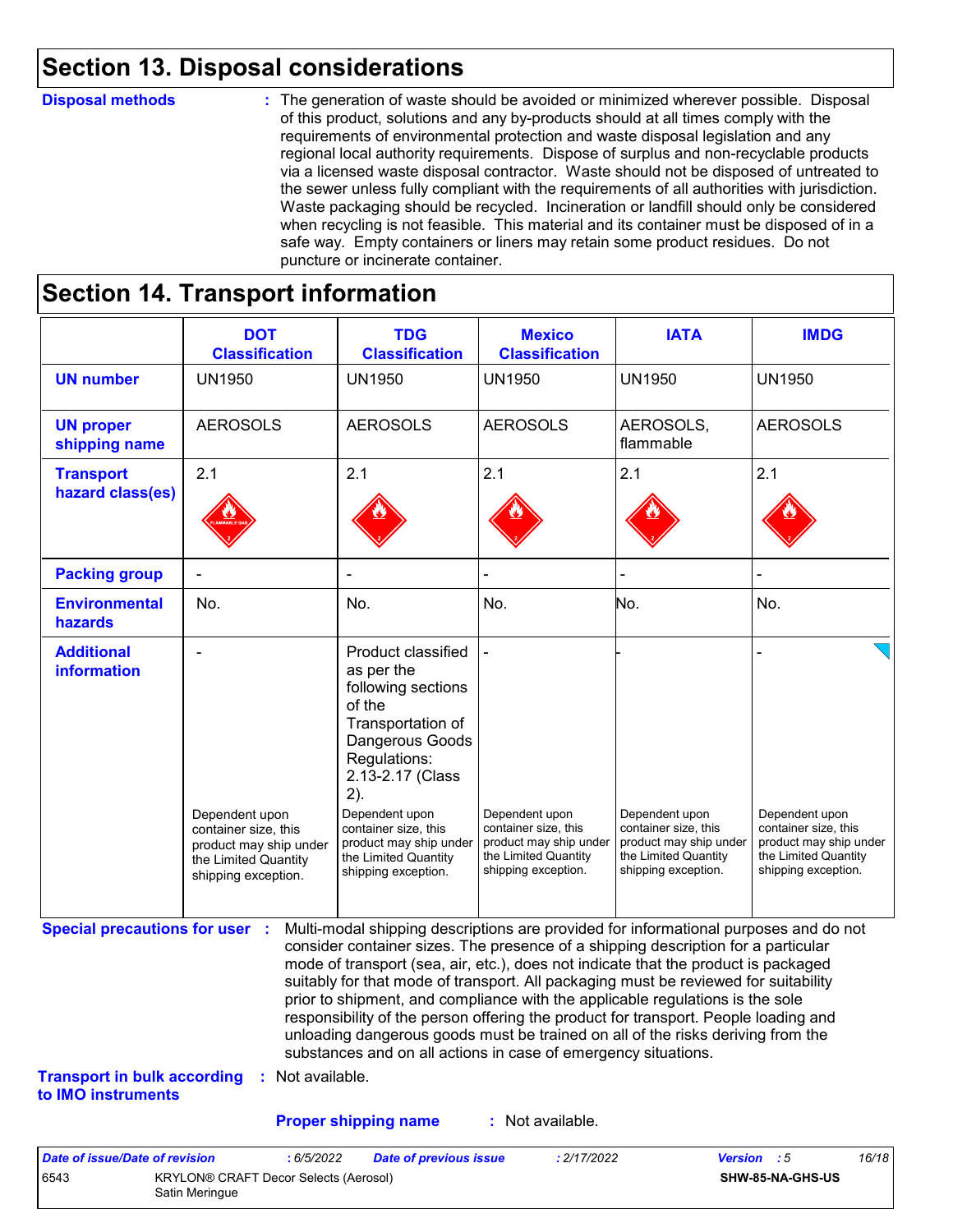### **Section 15. Regulatory information**

#### **SARA 313**

SARA 313 (40 CFR 372.45) supplier notification can be found on the Environmental Data Sheet.

#### **California Prop. 65**

WARNING: This product contains chemicals known to the State of California to cause cancer and birth defects or other reproductive harm.

#### **International regulations**

| International lists | : Australia inventory (AIIC): Not determined.                |
|---------------------|--------------------------------------------------------------|
|                     | China inventory (IECSC): Not determined.                     |
|                     | Japan inventory (CSCL): Not determined.                      |
|                     | Japan inventory (ISHL): Not determined.                      |
|                     | Korea inventory (KECI): Not determined.                      |
|                     | New Zealand Inventory of Chemicals (NZIoC): Not determined.  |
|                     | Philippines inventory (PICCS): Not determined.               |
|                     | Taiwan Chemical Substances Inventory (TCSI): Not determined. |
|                     | Thailand inventory: Not determined.                          |
|                     | Turkey inventory: Not determined.                            |
|                     | Vietnam inventory: Not determined.                           |
|                     |                                                              |

### **Section 16. Other information**

**Hazardous Material Information System (U.S.A.)**



**The customer is responsible for determining the PPE code for this material. For more information on HMIS® Personal Protective Equipment (PPE) codes, consult the HMIS® Implementation Manual.**

**Caution: HMIS® ratings are based on a 0-4 rating scale, with 0 representing minimal hazards or risks, and 4 representing significant hazards or risks. Although HMIS® ratings and the associated label are not required on SDSs or products leaving a facility under 29 CFR 1910.1200, the preparer may choose to provide them. HMIS® ratings are to be used with a fully implemented HMIS® program. HMIS® is a registered trademark and service mark of the American Coatings Association, Inc.**

**Procedure used to derive the classification**

|                                                                                                 |                                 | <b>Classification</b>         |                    | <b>Justification</b>  |       |
|-------------------------------------------------------------------------------------------------|---------------------------------|-------------------------------|--------------------|-----------------------|-------|
| FLAMMABLE AEROSOLS - Category 1                                                                 |                                 |                               |                    | On basis of test data |       |
| GASES UNDER PRESSURE - Compressed gas                                                           |                                 |                               |                    | Calculation method    |       |
| SERIOUS EYE DAMAGE/ EYE IRRITATION - Category 2A<br>Calculation method                          |                                 |                               |                    |                       |       |
|                                                                                                 | SKIN SENSITIZATION - Category 1 |                               |                    | Calculation method    |       |
| <b>CARCINOGENICITY - Category 2</b><br>TOXIC TO REPRODUCTION - Category 1B                      |                                 |                               |                    | Calculation method    |       |
|                                                                                                 |                                 |                               | Calculation method |                       |       |
| SPECIFIC TARGET ORGAN TOXICITY (SINGLE EXPOSURE) (Respiratory tract<br>irritation) - Category 3 |                                 |                               |                    | Calculation method    |       |
| SPECIFIC TARGET ORGAN TOXICITY (SINGLE EXPOSURE) (Narcotic effects) -<br>Category 3             |                                 |                               |                    | Calculation method    |       |
| SPECIFIC TARGET ORGAN TOXICITY (REPEATED EXPOSURE) - Category 2                                 |                                 |                               |                    | Calculation method    |       |
| <b>ASPIRATION HAZARD - Category 1</b>                                                           |                                 |                               |                    | Calculation method    |       |
| <b>History</b>                                                                                  |                                 |                               |                    |                       |       |
| <b>Date of printing</b>                                                                         | : 6/5/2022                      |                               |                    |                       |       |
| Date of issue/Date of<br>revision                                                               | : 6/5/2022                      |                               |                    |                       |       |
| Date of previous issue                                                                          | : 2/17/2022                     |                               |                    |                       |       |
| Date of issue/Date of revision                                                                  | :6/5/2022                       | <b>Date of previous issue</b> | : 2/17/2022        | <b>Version</b> : 5    | 17/18 |